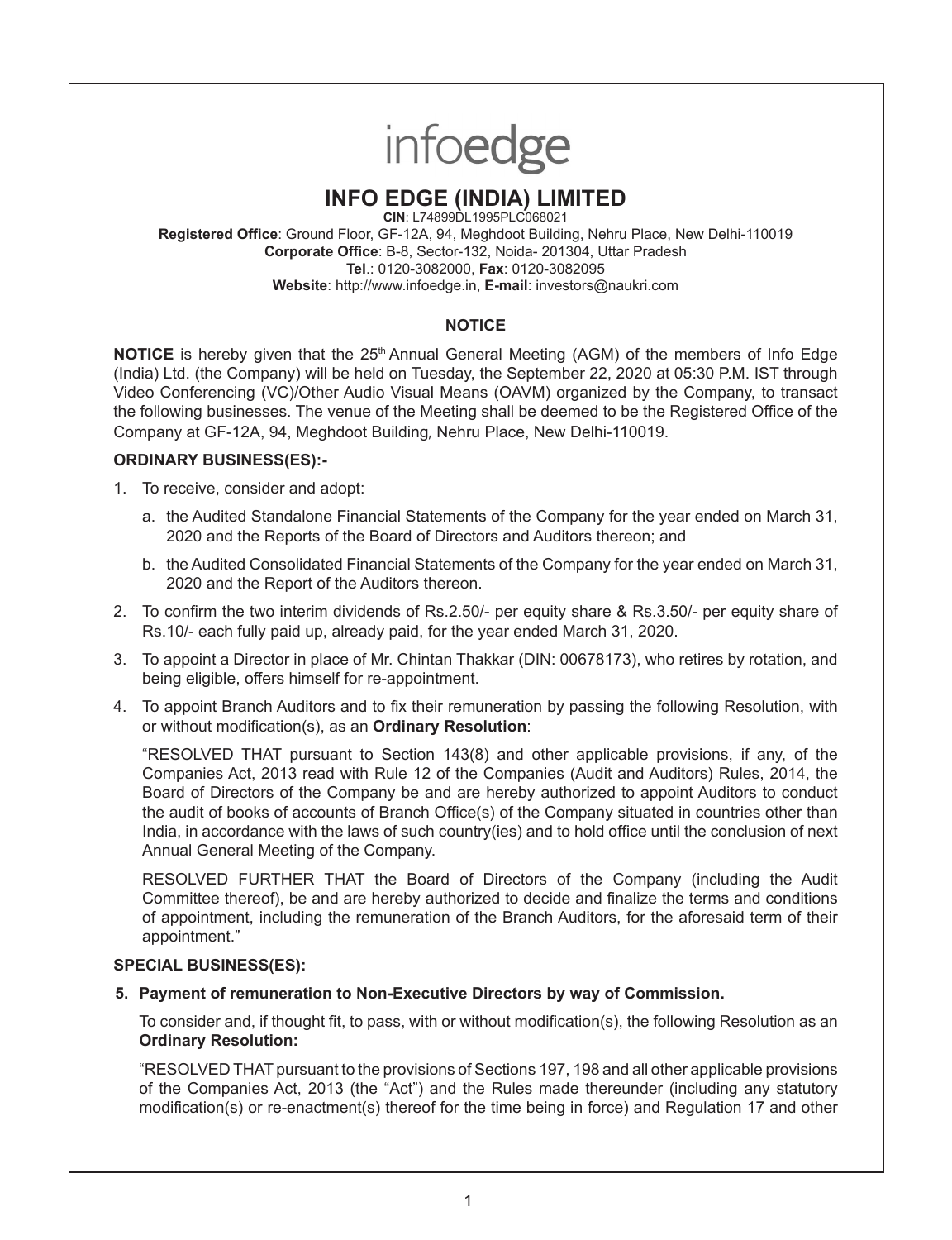applicable provisions of the SEBI (Listing Obligations and Disclosure Requirements) Regulations, 2015, the Non-Executive Directors of the Company, be paid commission equal to such amounts or proportions and in such manner and in all respects as may be decided by the Nomination & Remuneration Committee/Board of Directors, with respect to the profits of the Company for each year, for a period of five years, commencing with the financial year starting from April 1, 2021 provided that such aggregate payment shall not exceed a sum equal to 1% of the net profits of the Company per annum, calculated in accordance with the provisions of Section 198 of the Act, in addition to sitting fees and reimbursement of expenses for attending the meetings of the Board of Directors or Committees thereof, in such amounts or proportions and in all respects as may be decided by the Board of Directors."

### **6. To re-appoint Mr. Sanjeev Bikhchandani (DIN: 00065640**) **as Executive Vice-Chairman & Whole-time Director of the Company.**

To consider and, if thought fit, to pass, with or without modification(s), the following Resolution as an **Ordinary Resolution:**

"RESOLVED THAT pursuant to the recommendation of Nomination & Remuneration Committee and approval of the Board of Directors and subject to the provisions of Sections 196, 197, 198, 203 and any other applicable provisions of the Companies Act, 2013 (the "Act") and the rules made thereunder read with Schedule V of the Act and the SEBI (Listing Obligations and Disclosure Requirements) Regulations, 2015, (including any statutory modification(s) or re-enactment thereof for the time being in force) and the applicable provisions of the Articles of Association of the Company, approval of the members of the Company be and is hereby accorded for re-appointment of Mr. Sanjeev Bikhchandani (DIN: 00065640), as Executive Vice-Chairman & Whole-time Director of the Company, not liable to retire by rotation, for a period of 5 (five) years i.e. from April 27, 2021 to April 26, 2026 on the terms & conditions including the payment of remuneration, as detailed in the explanatory statement attached hereto, which is hereby approved and sanctioned with authority to the Board of Directors to alter and vary the terms & conditions of the said re-appointment in such manner as may be agreed to between the Board of Directors and Mr. Sanjeev Bikhchandani.

RESOLVED FURTHER THAT the remuneration payable to Mr. Sanjeev Bikhchandani, shall not exceed the overall ceiling of the total managerial remuneration as provided under Section 197 of the Act or such other limits as may be prescribed from time to time.

RESOLVED FURTHER THAT the Board of Directors or any Committee thereof, be and is hereby authorized to do all such acts, deeds, matters and things and execute all such documents, instruments and writings as may be required and to delegate all or any of its powers herein conferred to any Committee of Directors or Director(s) to give effect to the aforesaid resolution and to do all things incidental and ancillary thereto."

# **7. To re-appoint Mr. Hitesh Oberoi (DIN: 01189953) as Managing Director & Chief Executive Officer of the Company.**

To consider and, if thought fit, to pass, with or without modification(s), the following Resolution as an **Ordinary Resolution:**

"RESOLVED THAT pursuant to the recommendation of Nomination & Remuneration Committee and approval of the Board of Directors and subject to the provisions of Sections 196, 197, 198, 203 and any other applicable provisions of the Companies Act, 2013 (the "Act") and the rules made thereunder read with Schedule V of the Act and the SEBI (Listing Obligations and Disclosure Requirements) Regulations, 2015 (including any statutory modification or re-enactment thereof for the time being in force) and the applicable provisions of the Articles of Association of the Company, approval of the members of the Company be and is hereby accorded for re-appointment of Mr. Hitesh Oberoi, (DIN: 01189953), as Managing Director & Chief Executive Officer of the Company, liable to retire by rotation, for a period of 5 (five) years i.e., from April 27, 2021 to April 26, 2026 on the terms and conditions including the payment of remuneration, as detailed in the explanatory statement attached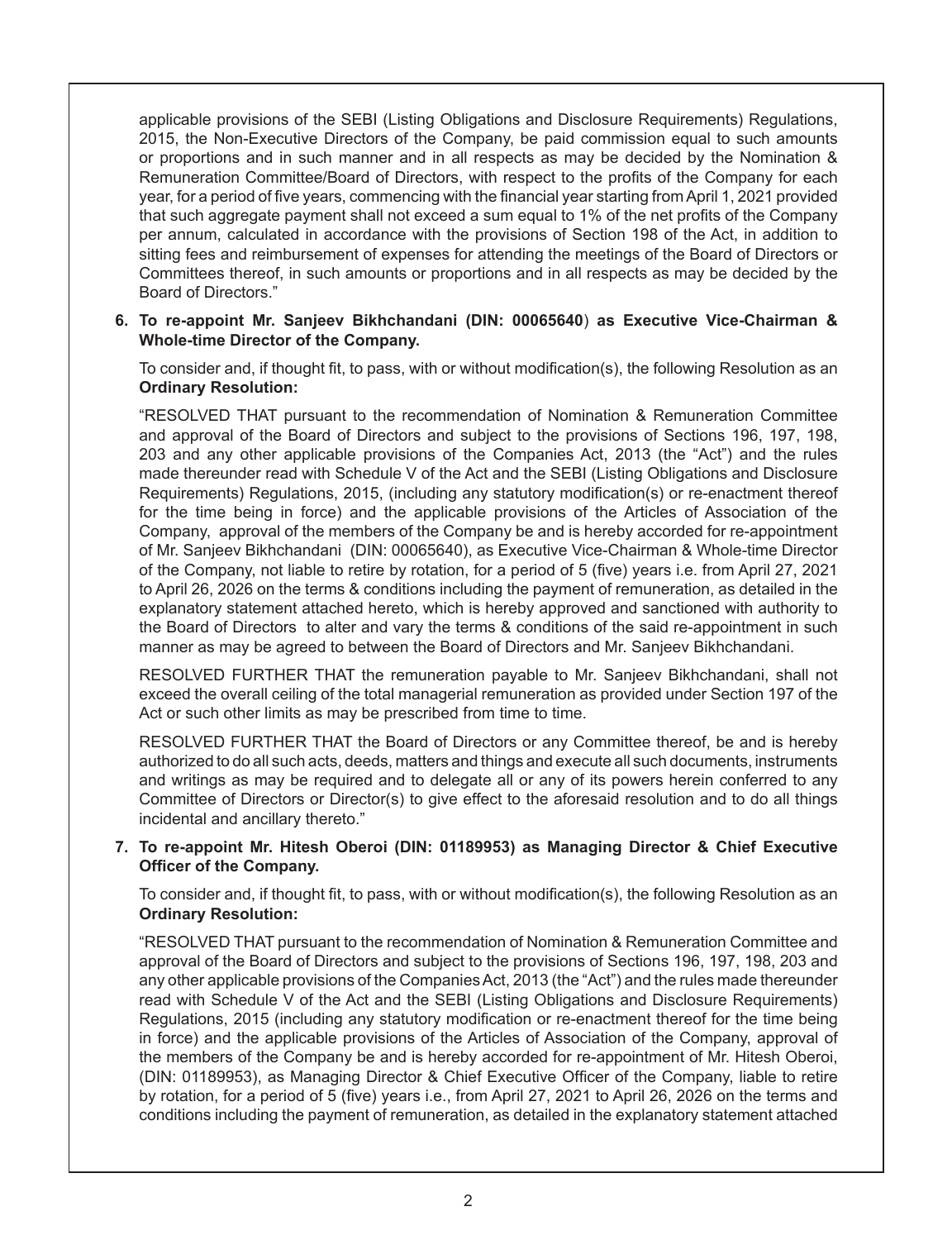hereto, which is hereby approved and sanctioned with authority to the Board of Directors to alter and vary the terms and conditions of the said re-appointment in such manner as may be agreed to between the Board of Directors and Mr. Hitesh Oberoi.

RESOLVED FURTHER THAT the remuneration payable to Mr. Hitesh Oberoi, shall not exceed the overall ceiling of the total managerial remuneration as provided under Section 197 of the Act or such other limits as may be prescribed from time to time.

RESOLVED FURTHER THAT the Board of Directors or any Committee thereof, be and is hereby authorized to do all such acts, deeds, matters and things and execute all such documents, instruments and writings as may be required and to delegate all or any of its powers herein conferred to any Committee of Directors or Director(s) to give effect to the aforesaid resolution and to do all things incidental and ancillary thereto."

**8. To consider and approve the continuation of Directorship of Mr. Saurabh Srivastava (DIN: 00380453) Independent Director of the Company, post attaining the age of 75 (Seventy five) years during his present tenure.**

To consider and, if thought fit, to pass, with or without modification(s), the following Resolution as a **Special Resolution:**

"RESOLVED THAT pursuant to the provisions of the Companies Act, 2013 and Regulation 17(1A) of the SEBI (Listing Obligations and Disclosure Requirements) Regulations, 2015, (including any statutory modification(s) or re-enactment thereof for the time being in force), based on the recommendation of the Nomination & Remuneration Committee and the Board of Directors, approval of the members of the Company be and is hereby accorded for the continuation of Directorship of Mr. Saurabh Srivastava (DIN: 00380453), (aged 74 years) as an Independent Director of the Company, post attaining the age of 75 (seventy five) years, during his present term of 4 (four) years i.e. up to March 31, 2023.

RESOLVED FURTHER THAT the Board of Directors or any Committee thereof, be and is hereby authorized to do all such acts, deeds, matters and things and execute all such documents, instruments and writings as may be required and to delegate all or any of its powers herein conferred to any Committee of Directors or Director(s) to give effect to the aforesaid resolution and to do all things incidental and ancillary thereto."

> By Order of the Board For **Info Edge (India) Ltd.**

Place:NoidaSd/- Date: June 22, 2020 **MM Jain SVP- Secretarial & Company Secretary Membership No: F9598**

### **NOTES:**

1. **As the AGM shall be conducted through VC/OAVM, the facility for appointment of Proxy by the Members is not available for this AGM and hence the Proxy Form, Attendance Slip and Route Map are not annexed to this Notice.**

Corporate members intending to send their authorised representatives to attend the AGM pursuant to Section 113 of the Companies Act, 2013 (the "Act"), are requested to send to the Company, a certified copy (in PDF/ JPG Format) of the relevant Board Resolution/Authority letter etc. authorizing its representatives to attend the AGM, by e-mail to investors@naukri.com.

Members attending the AGM through VC/OAVM shall be reckoned for the purpose of quorum under Section 103 of the Act.

2. An Explanatory Statement pursuant to Section 102(1) of the Act, is annexed hereto.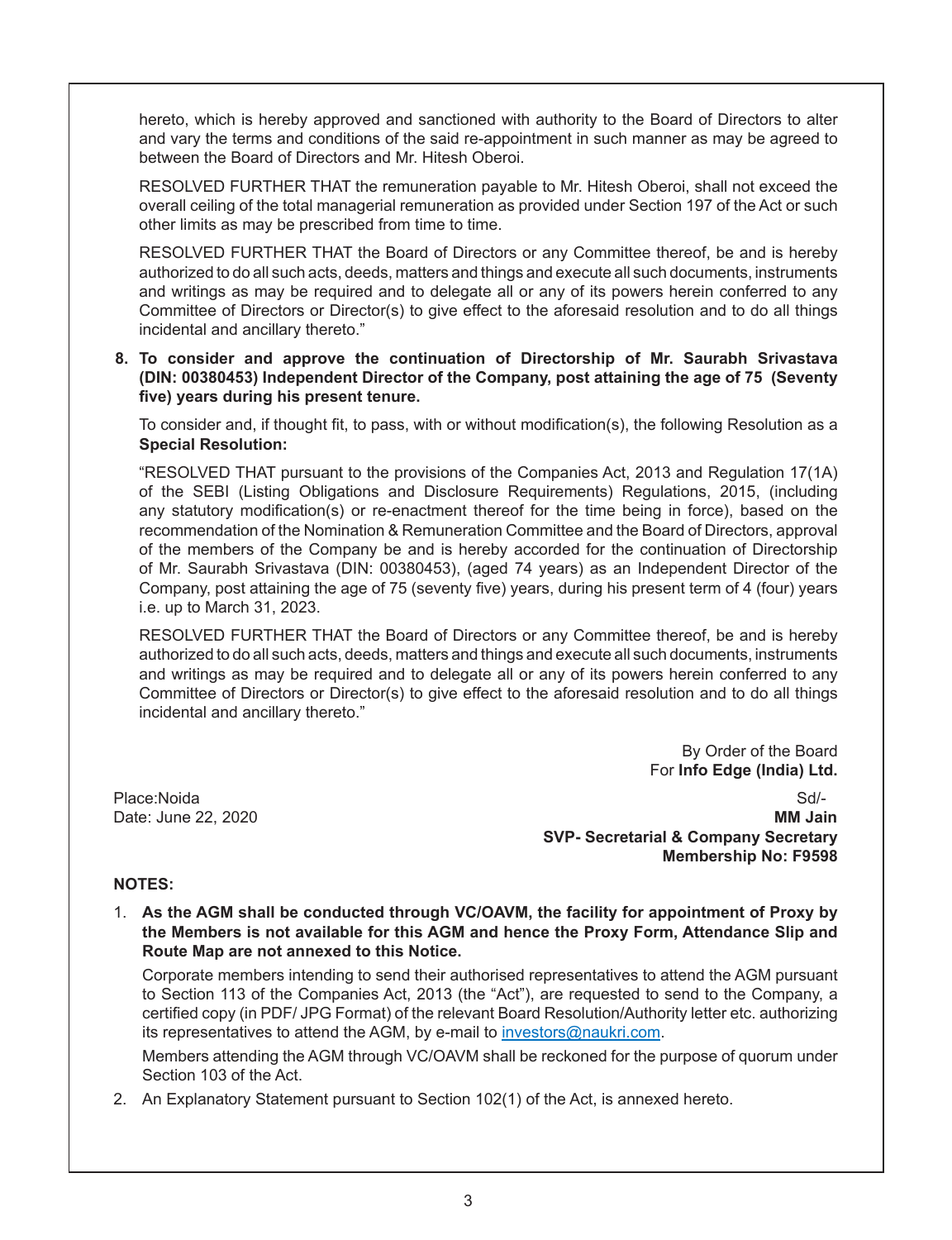- 3. The Board of Directors have considered and decided to include the Item nos. 5 to 8 given above as Special Business in the forthcoming AGM, as they are unavoidable in nature.
- 4. In view of the continuing lockdown restrictions on the movement of people at several places in the country, due to outbreak of COVID-19 pandemic, pursuant to the General Circular numbers 20/2020, 14/2020, 17/2020 issued by the Ministry of Corporate Affairs (MCA) and Circular number SEBI/HO/CFD/CMD1/CIR/P/2020/79 issued by the Securities and Exchange Board of India (SEBI) (hereinafter collectively referred to as "the Circulars"),Companies are allowed to conduct the AGM through VC or OAVM during the calendar year 2020.
- 5. The Register of Members and Share Transfer Books shall remain closed from Wednesday, September 16, 2020 to Tuesday, September 22, 2020 (both days inclusive).
- 6. Two Interim dividends at the rate of Rs. 2.50/- per equity share and Rs.3.50/- per equity share fully paid up for the year ended March 31, 2020 as paid on November 27, 2019 and February 26, 2020 respectively are subject to confirmation of the shareholders at this AGM.
- 7. In case of joint holders attending the meeting, only such joint holder who is higher in the order of names will be entitled to vote.
- 8. All documents referred to in the Notice along with Register of Directors and Key Managerial Personnel & Shareholding, Register of Contracts and Arrangements in which directors are interested and Certificate from Statutory Auditors of the Company certifying that the implementation of ESOP Scheme is in accordance with the SEBI (Share Based Employee Benefits) Regulations, 2014, will be available for inspection in electronic mode. Members can inspect the same by sending an e-mail to investors@naukri.com.
- 9. Members intending to require information about financial statements to be explained at the meeting are requested to write to the Company at least ten days in advance of the AGM at investors@naukri.com.
- 10. M/s. S.R. Batliboi & Associates LLP, Chartered Accountants (FRN: 101049W/E300004) were appointed as the Statutory Auditors of the Company in the 22nd Annual General Meeting of the Company for carrying out the audit of the financial statements of the Company for the financial years 2017-18 to 2021-22 subject to ratification by members at every Annual General Meeting. The Companies (Amendment) Act, 2017, effective May 7, 2018 had done away with the requirement of annual ratification of appointment of Statutory Auditor. However, as a measure of good corporate governance practice, the Company had put the matter before shareholders in the  $23<sup>rd</sup>$  Annual General Meeting for seeking their approval for ratification of appointment of the Statutory Auditors for the Financial Year ended March 31, 2019. Members also affirmed that in accordance with the amended Section 139 of the Act, the appointment of M/s. S.R. Batliboi & Associates LLP, Chartered Accountants, as the Statutory Auditors of the Company, shall not require any annual ratification for remaining period of their appointment from the conclusion of Twenty-Fourth Annual General Meeting till the conclusion of Twenty-Seventh Annual General Meeting of the Company. Accordingly, you will notice that the ordinary business item relating to appointment/ratification of the appointment of Auditors is not part of this Notice.
- 11. Information under Regulation 36 of the SEBI (Listing Obligations and Disclosure Requirements) Regulations, 2015 and Secretarial Standard-2 in respect of Directors seeking appointment/reappointment at the AGM (Item Nos.3,6,7 & 8 of the Notice) is given in Annexure-A hereinafter.
- 12. Members holding shares in dematerialized mode are requested to intimate all changes with respect to their bank details, mandate, nomination, power of attorney, change of address, e-mail address, change in name etc. to their Depository Participant. These changes will be automatically reflected in the Company's records which will help the Company to provide efficient and better services to the members.
- 13. Members holding shares in physical form are requested to intimate all changes with respect to their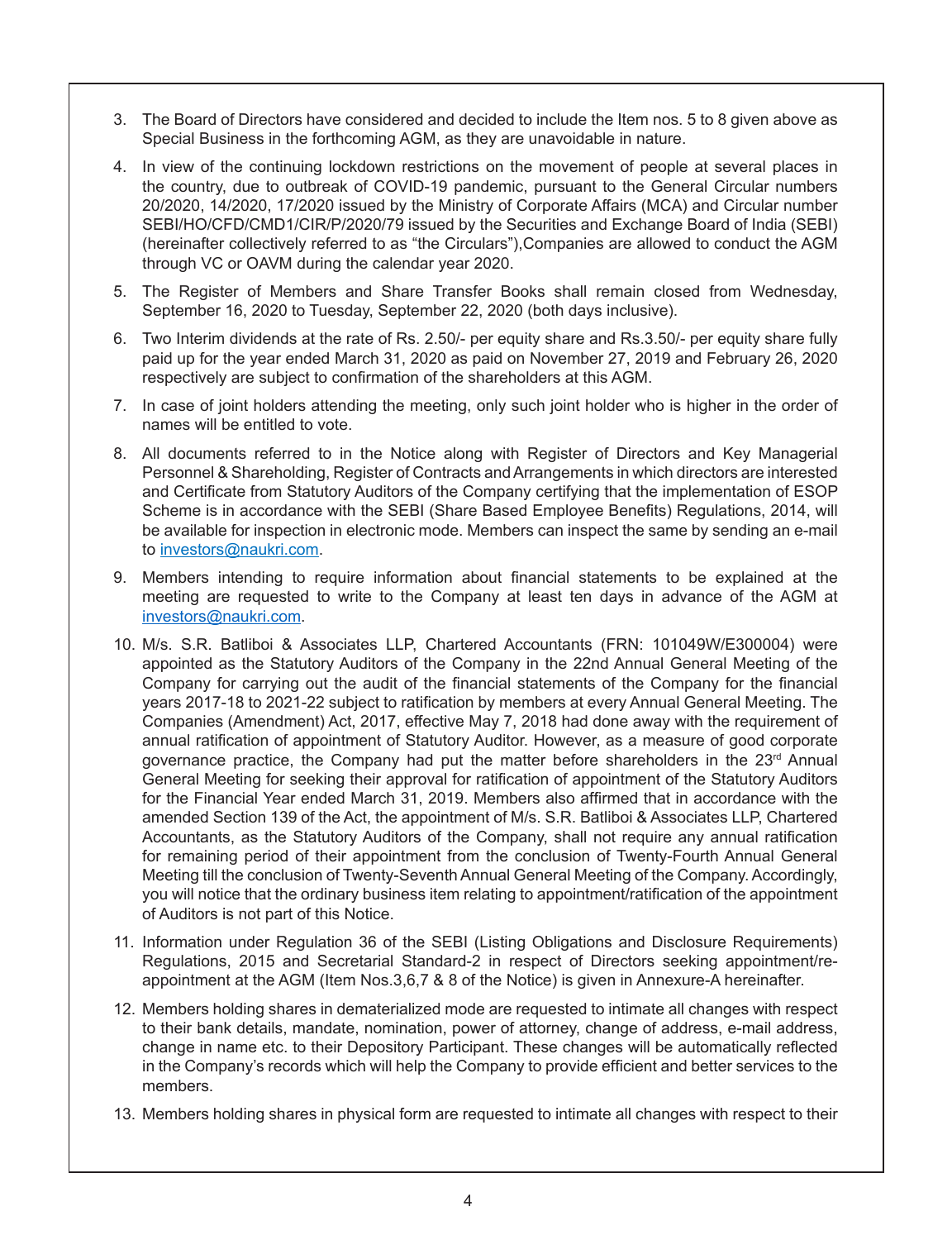bank details, mandate, nomination, power of attorney, change of address, e-mail address, change in name etc. immediately to the Company/RTA, namely M/s. Link Intime India Pvt. Ltd.

- 14. Non-resident Indian shareholders are requested to inform about the following to the Company or its Share Transfer Agent or the concerned Depository Participant, as the case may be, immediately of:
	- a) The change in the residential status on return to India for permanent settlement.
	- b) The particulars of the NRE Account with a Bank in India, if not furnished earlier.
- 15. Those members who have so far not encashed their dividend warrants for the below mentioned financial years, may claim or approach the Company for the payment thereof as the same will be transferred to the "Investor Education and Protection Fund" of the Central Government pursuant to Section 125 of the Act, after the respective dates mentioned there against. Kindly note that after such transfer, the members will not be entitled to claim such dividend from the Company.

| <b>Financial Year Ended</b> | Date on which unpaid dividend<br>become due for transfer |
|-----------------------------|----------------------------------------------------------|
| 31.03.2013                  | 17.08.2020                                               |
| 31.03.2014(I)               | 17.11.2020                                               |
| 31.03.2014                  | 17.08.2021                                               |
| 31.03.2015(I)               | 15.11.2021                                               |
| 31.03.2015                  | 26.08.2022                                               |
| 31.03.2016(I)               | 05.12.2022                                               |
| 31.03.2016(I)(Second)       | 11.04.2023                                               |
| 31.03.2016                  | N.A.                                                     |
| 31.03.2017(I)               | 26.11.2023                                               |
| 31.03.2017(I)(Second)       | 23.03.2024                                               |
| 31.03.2017                  | 20.08.2024                                               |
| 31.03.2018(I)               | 30.11.2024                                               |
| 31.03.2018(I)(Second)       | 02.03.2025                                               |
| 31.03.2018                  | 23.08.2025                                               |
| 31.03.2019(I)               | 29.11.2025                                               |
| 31.03.2019(I)(Second)       | 28.02.2026                                               |
| 31.03.2019                  | 12.09.2026                                               |
| 31.03.2020(I)               | 11.12.2026                                               |
| 31.03.2020(I)(Second)       | 11.03.2027                                               |

Attention of the members is drawn to the provisions of Section 124(6) of the Act which requires a company to transfer, in the name of IEPF Authority, all shares in respect of which dividend has not been paid or claimed for 7 (seven) consecutive years or more. In accordance with the aforesaid provision of the Act read with the Investor Education and Protection Fund Authority (Accounting, Audit, Transfer and Refund) Rules, 2016, as amended, the Company, after following the prescribed procedure in accordance with the said Rules, transferred all shares in respect of which dividend declared has not been paid or claimed by the members for 7 (seven) consecutive years or more. Members are advised to visit the web-link: http://infoedge.in/ir-unpaid-unclaimed-dividends.asp to ascertain details of shares so transferred in the name of IEPF Authority.

To claim the shares transferred to IEPF, the claimant member is required to download the Form IEPF-5 from www.mca.gov.in and fill it offline. After successful pre-scrutiny of the E-form, it is required to be uploaded on the MCA website. After filing of the Form online, the claimant is required to send the duly filled E-form with his signature along with other required Annexures to the Company at its registered office address in an envelope marked as "claim for refund from IEPF Authority" for initiating the verification for claim. The Nodal officer of the Company shall verify the documents and send its report to the IEPF authority who shall upon due satisfaction transfer the shares to the account of the claimant member.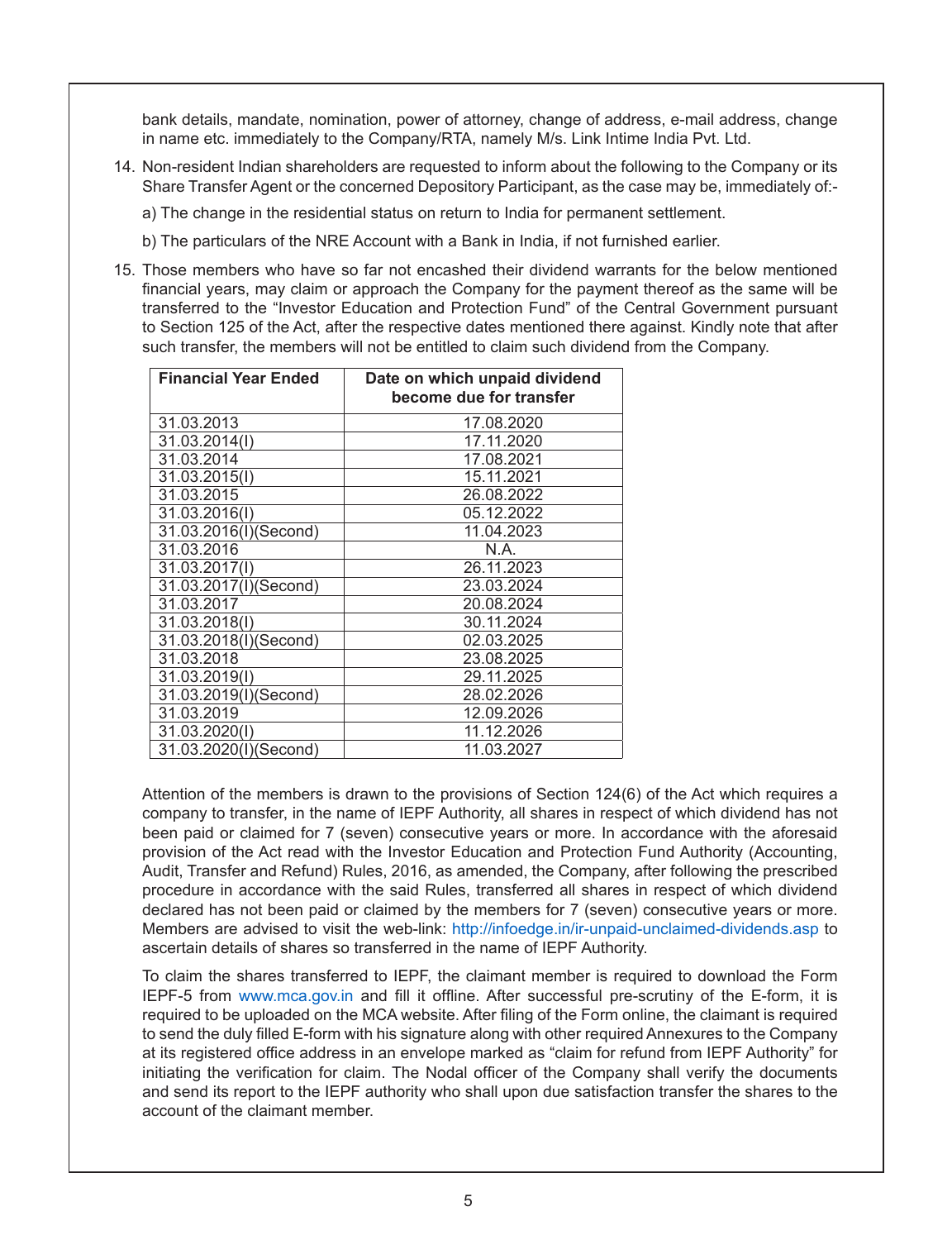# 16. **Process for dispatch of Annual Report and registration of email id for obtaining copy of Annual Report**

In compliance with the aforementioned MCA and SEBI Circulars, Notice of the AGM along with the Annual Report 2019-20 is being sent only through electronic mode to those Members whose email addresses are registered with the Company/Depository Participant. Members may note that the Notice and Annual Report 2019-20 will also be available on the Company's website www.infoedge.in, websites of the Stock Exchanges i.e. BSE Limited and National Stock Exchange of India Limited at www.bseindia.com and www.nseindia.com respectively, and on the website of National Securities Depository Limited (NSDL) https://www.evoting.nsdl.com.

The members of the Company are requested to send their request for registration of e-mails following the procedure given below for the purpose of receiving the AGM Notice alongwith Annual Report 2019-20:

You may temporarily get your email registered with the Company's RTA by clicking the link: https:// linkintime.co.in/EmailReg/Email\_Register.html and following the registration process as guided thereafter. In case of any queries, shareholder may write to  $rnt.$ helpdesk@linkintime.co.in, under Help section or Call on Tel no.: 022 – 49186000.

For permanent registration of email address, the shareholders are however requested, in respect of electronic holdings, to register their email address with the Depository through the concerned Depository Participants with whom you hold your demat account. In respect of physical holding, please send your email address for registration to the Registrar & Share Transfer Agents of the Company, M/s Link Intime India Pvt. Ltd. at https://linkintime.co.in/EmailReg/Email\_Register.html providing Folio No, name of the shareholder, scanned copy of the share certificate (front & back), PAN (Self attested scanned copy of PAN card, AADHAR (self-attested scanned copy of Aadhar Card).

Those shareholders who have already registered their email addresses are requested to keep their email addresses validated with their Depository Participants/RTA to enable servicing of communication and documents electronically. In case of any queries, shareholder may write either to the Company at investors@naukri.com or to the RTA at aforesaid email id provided above.

Registering e-mail address will help in better communication between the Company and you as an esteemed stakeholder and most importantly will reduce use of paper also contributing towards green environment.

### 17. **Procedure for joining the AGM through VC/OAVM**

NSDL will be providing facility for voting through remote e-Voting, for participation in the 25th AGM through VC/OAVM facility and e-Voting during the 25th AGM.

The Members can join the AGM in the VC/OAVM mode 15 minutes before and after the scheduled time of the commencement of the Meeting by following the procedure mentioned in the Notice. The facility of participation at the AGM through VC/OAVM will be made available for 1000 members on first come first served basis. This will not include large Shareholders (Shareholders holding 2% or more shareholding), Promoters, Institutional Investors, Directors, Key Managerial Personnel, the Chairpersons of the Audit Committee, Nomination and Remuneration Committee and Stakeholders Relationship Committee, Auditors etc. who are allowed to attend the AGM without restriction on account of first come first served basis.

Members will be able to attend the AGM through VC/OAVM or view the live webcast of AGM provided by NSDL at https://www.evoting.nsdl.com by using their remote e-voting login credentials and selecting the link available against the EVEN for Company's AGM. Members who do not have the User ID and Password for e-Voting or have forgotten the User ID and Password may retrieve the same by following the remote e-Voting instructions mentioned below in the Notice.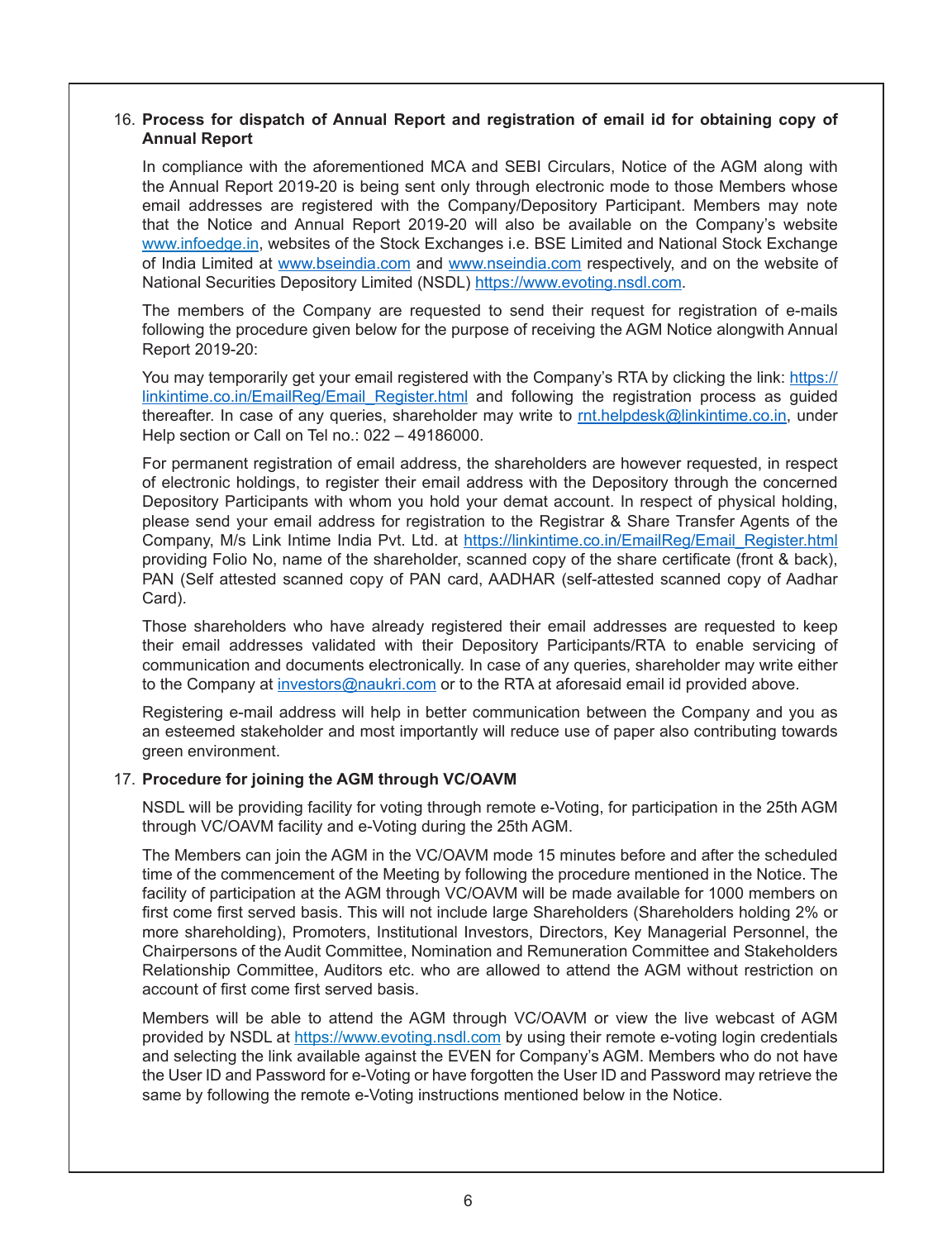In case of any queries, you may refer the Frequently Asked Questions (FAQs) for Shareholders and e-voting user manual for Shareholders available at the download section of www.evoting.nsdl.com or call on toll free no.: 1800-222-990 or send request at evoting@nsdl.co.in. In case of any grievance connected with facility for remote e-voting or e-voting, please contact to Ms. Pallavi Mhatre, Manager, NSDL at the designated email ID: evoting@nsdl.co.in or pallavid@nsdl.co.in or at telephone number +91 22 24994545.

### **Procedure to raise questions/seek clarifications with respect to Annual Report at the ensuing 25th AGM:**

Members can submit their questions in advance from their registered email address, mentioning their name, DP ID and Client ID number/folio number and mobile number, to reach the Company's email address i.e. investors@naukri.com atleast 48 hours in advance before the start of the AGM i.e. by September 20, 2020 by 05:30 P.M. IST. Such questions by the Members shall be taken up during the meeting and replied by the Company suitably.

Members, who would like to ask questions during the AGM, need to register themselves as a speaker by sending their request from their registered email address mentioning their name, DP ID and Client ID number/folio number and mobile number, to reach the Company's email address i.e. investors@naukri.com atleast 48 hours in advance before the start of the AGM i.e. September 20, 2020 by 05:30 P.M. IST. Those Members who have registered themselves as a speaker shall be allowed to express their views or ask questions during the AGM.

The Company reserves the right to restrict the number of questions and number of speakers, depending on the availability of time for the AGM.

- 18. Members holding shares in electronic mode are therefore requested to ensure to keep their email addresses updated with the depository participants. Members holding shares in physical mode are also requested to update their email addresses by writing to the RTA of the Company quoting their folio number(s).
- 19. SEBI has mandated the submission of Permanent Account Number (PAN) by every participant in securities market. Members holding shares in electronic form are, therefore, requested to submit the PAN to their depository participants with whom they are maintaining their demat accounts. Members holding shares in physical form are requested to submit their PAN details to the RTA of the Company.
- 20. SEBI has mandated that securities of listed companies can be transferred only in dematerialised form w.e.f. April 1, 2019. Accordingly, the Company / RTA has stopped accepting any fresh lodgement of transfer of shares in physical form. Members holding shares in physical form are advised to avail of the facility of dematerialisation.
- 21. To prevent fraudulent transactions, members are advised to exercise due diligence and notify the Company of any change in address or of staying abroad or demise of any member as soon as possible. Members are also advised not to leave their de-mat account(s) dormant for long. Periodic statement of holdings should be obtained from the concerned Depository Participants and holdings should be verified.

### 22. **Voting through electronic means:**

All the shareholders of the Company including retail individual investors, institutional investors, etc. are encouraged to attend and vote in the AGM to be held through VC/OAVM.

I. In compliance with the provisions of Section 108 of the Act read with Rule 20 of Companies (Management and Administration) Rules, 2014 and Regulation 44 of the SEBI (Listing Obligations and Disclosure Requirements) Regulations, 2015 (including any statutory modification(s) and/ or re-enactment(s) thereof for the time being in force) and the Circulars, members are provided with the following alternatives by which they may cast their votes: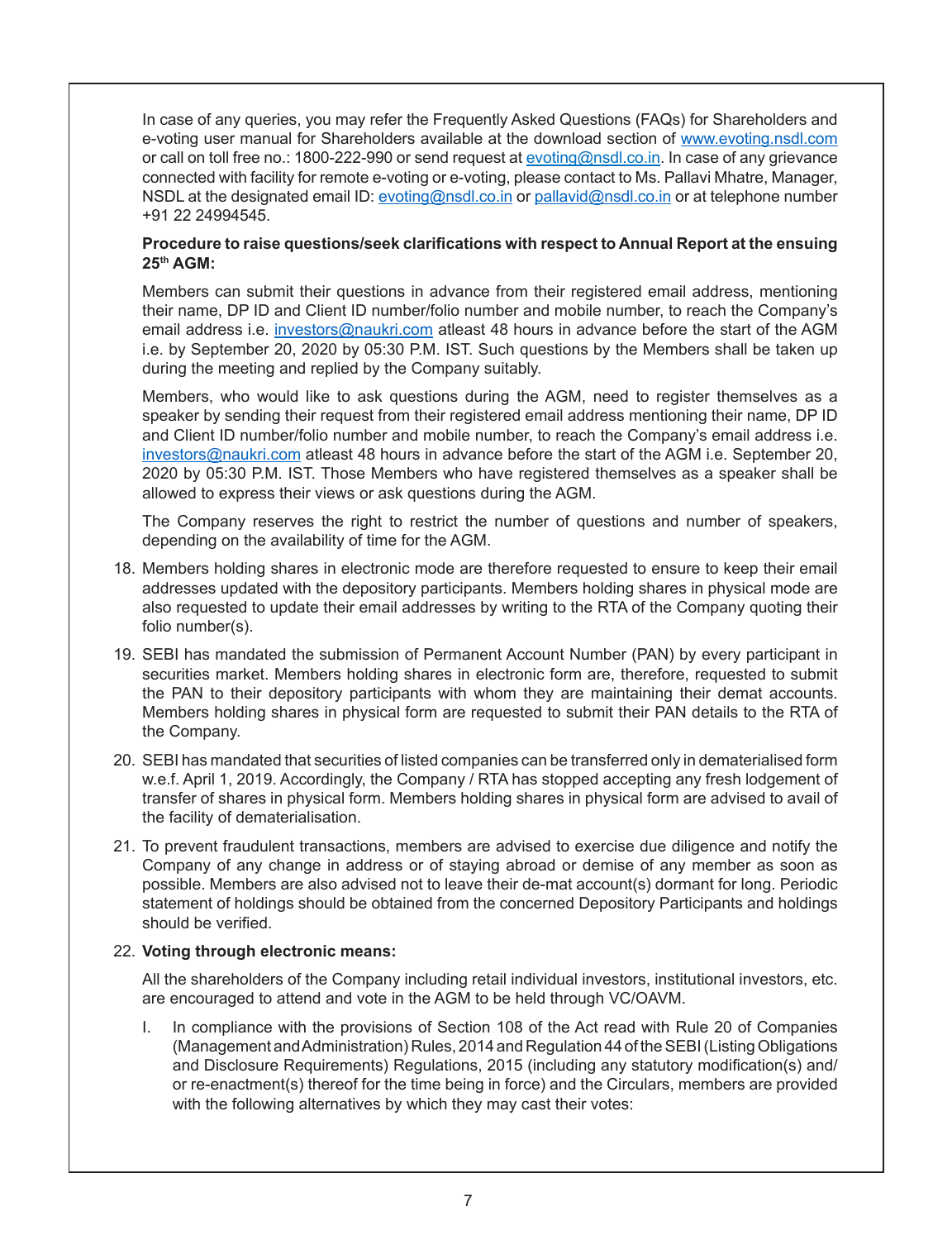(i) by electronic means through the remote e-Voting platform provided by the National Securities Depository Limited (NSDL). The remote e-Voting period will commence on Friday, September 18, 2020 at (9:00 A.M.) and will end on Monday, September 21, 2020 at (5:00 P.M.) The remote e-Voting module will be disabled by NSDL for voting thereafter.

#### **The instructions for Remote e-voting are as under**

The way to vote electronically on NSDL e-Voting system consists of "Two Steps" which are mentioned below:

**Step 1: Log-in to NSDL e-Voting system at https://www.evoting.nsdl.com/**

**Step 2: Cast your vote electronically on NSDL e-Voting system.**

**Details on Step 1 are mentioned below:**

#### **How to Log-in to NSDL e-Voting website?**

- 1. Visit the e-Voting website of NSDL. Open web browser by typing the following URL: https://www.evoting.nsdl.com either on a Personal Computer or on a mobile.
- 2. Once the home page of e-Voting system is launched, click on the icon "Login" which is available under 'Shareholders' section.
- 3. A new screen will open. You will have to enter your User ID, your Password and a Verification Code as shown on the screen.

 *Alternatively, if you are registered for NSDL eservices i.e. IDEAS, you can log-in at https://eservices.nsdl.com/ with your existing IDEAS login. Once you log-in to NSDL eservices after using your log-in credentials, click on e-Voting and you can proceed to Step 2 i.e. Cast your vote electronically.*

4. Your User ID details are given below :

| Manner of holding shares i.e. Your User ID is:<br>Demat (NSDL or CDSL) or<br><b>Physical</b> |                                                                                                                                                                     |
|----------------------------------------------------------------------------------------------|---------------------------------------------------------------------------------------------------------------------------------------------------------------------|
| a) For Members who hold<br>shares in demat account with<br>NSDL.                             | 8 Character DP ID followed by 8 Digit Client<br>ID<br>For example if your DP ID is IN300*** and<br>Client ID is 12****** then your user ID is<br>IN300***12*******. |
| b) For Members who hold<br>shares in demat account with<br>CDSL.                             | 16 Digit Beneficiary ID<br>For example if your Beneficiary ID<br>İS<br>$12*************$<br>then your user ID<br>is<br>12**************                             |
| c) For Members holding shares<br>in Physical Form.                                           | EVEN Number followed by Folio Number<br>registered with the company<br>For example if folio number is 001*** and<br>EVEN is 101456 then user ID is 101456001***     |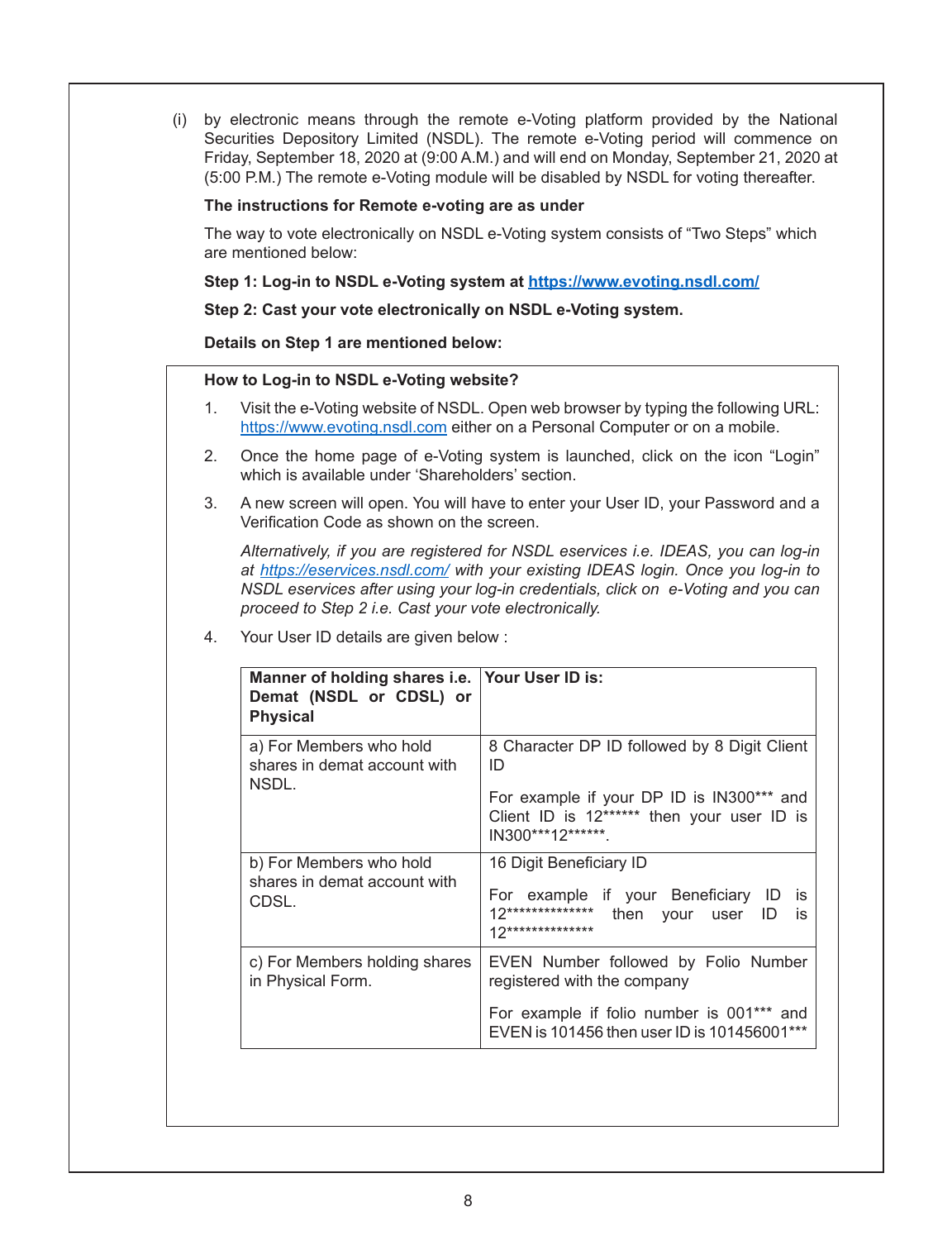| 5. |    | Your password details are given below:                                                                                                                                                                                                                                                                                                                                                                                                                                                                                                                    |  |
|----|----|-----------------------------------------------------------------------------------------------------------------------------------------------------------------------------------------------------------------------------------------------------------------------------------------------------------------------------------------------------------------------------------------------------------------------------------------------------------------------------------------------------------------------------------------------------------|--|
|    | a) | If you are already registered for e-Voting, then you can use your existing<br>password to login and cast your vote.                                                                                                                                                                                                                                                                                                                                                                                                                                       |  |
|    | b) | If you are using NSDL e-Voting system for the first time, you will need to retrieve<br>the 'initial password' which was communicated to you. Once you retrieve your<br>'initial password', you need to enter the 'initial password' and the system will<br>force you to change your password.                                                                                                                                                                                                                                                             |  |
|    | C) | How to retrieve your 'initial password'?                                                                                                                                                                                                                                                                                                                                                                                                                                                                                                                  |  |
|    |    | If your email ID is registered in your demat account or with the company,<br>(i)<br>your 'initial password' is communicated to you on your email ID. Trace the<br>email sent to you from NSDL from your mailbox. Open the email and open<br>the attachment i.e. a .pdf file. Open the .pdf file. The password to open the<br>.pdf file is your 8 digit client ID for NSDL account, last 8 digits of client ID<br>for CDSL account or folio number for shares held in physical form. The .pdf<br>file contains your 'User ID' and your 'initial password'. |  |
|    |    | If your email ID is not registered, please follow steps mentioned below in<br>(ii)<br>process for those shareholders whose email ids are not registered                                                                                                                                                                                                                                                                                                                                                                                                   |  |
| 6. |    | If you are unable to retrieve or have not received the "Initial password" or have<br>forgotten your password:                                                                                                                                                                                                                                                                                                                                                                                                                                             |  |
|    | a) | Click on "Forgot User Details/Password?" (If you are holding shares in your<br>demat account with NSDL or CDSL) option available on www.evoting.nsdl.com.                                                                                                                                                                                                                                                                                                                                                                                                 |  |
|    | b) | Physical User Reset Password?" (If you are holding shares in physical mode)<br>option available on www.evoting.nsdl.com.                                                                                                                                                                                                                                                                                                                                                                                                                                  |  |
|    | C) | If you are still unable to get the password by aforesaid two options, you can<br>send a request at evoting@nsdl.co.in mentioning your demat account number/<br>folio number, your PAN, your name and your registered address.                                                                                                                                                                                                                                                                                                                             |  |
|    | d) | Members can also use the OTP (One Time Password) based login for casting<br>the votes on the e-Voting system of NSDL.                                                                                                                                                                                                                                                                                                                                                                                                                                     |  |
| 7. |    | After entering your password, tick on Agree to "Terms and Conditions" by selecting<br>on the check box.                                                                                                                                                                                                                                                                                                                                                                                                                                                   |  |
| 8. |    | Now, you will have to click on "Login" button.                                                                                                                                                                                                                                                                                                                                                                                                                                                                                                            |  |
| 9. |    | After you click on the "Login" button, Home page of e-Voting will open.                                                                                                                                                                                                                                                                                                                                                                                                                                                                                   |  |
|    |    | Details on Step 2 is given below:                                                                                                                                                                                                                                                                                                                                                                                                                                                                                                                         |  |
|    |    | How to cast your vote electronically on NSDL e-Voting system?                                                                                                                                                                                                                                                                                                                                                                                                                                                                                             |  |
| 1. |    | After successful login at Step 1, you will be able to see the Home page of e-Voting.<br>Click on e-Voting. Then, click on Active Voting Cycles.                                                                                                                                                                                                                                                                                                                                                                                                           |  |
| 2. |    | After click on Active Voting Cycles, you will be able to see all the companies "EVEN"<br>in which you are holding shares and whose voting cycle is in active status.                                                                                                                                                                                                                                                                                                                                                                                      |  |
| 3. |    | Select "EVEN" of company for which you wish to cast your vote.                                                                                                                                                                                                                                                                                                                                                                                                                                                                                            |  |
| 4. |    | Now you are ready for e-Voting as the Voting page opens.                                                                                                                                                                                                                                                                                                                                                                                                                                                                                                  |  |
| 5. |    | Cast your vote by selecting appropriate options i.e. assent or dissent, verify/modify<br>the number of shares for which you wish to cast your vote and click on "Submit" and<br>also "Confirm" when prompted.                                                                                                                                                                                                                                                                                                                                             |  |
| 6. |    | Upon confirmation, the message "Vote cast successfully" will be displayed.                                                                                                                                                                                                                                                                                                                                                                                                                                                                                |  |
| 7  |    | You can also take the printout of the votes cast by you by clicking on the print option                                                                                                                                                                                                                                                                                                                                                                                                                                                                   |  |

 7. You can also take the printout of the votes cast by you by clicking on the print option on the confirmation page.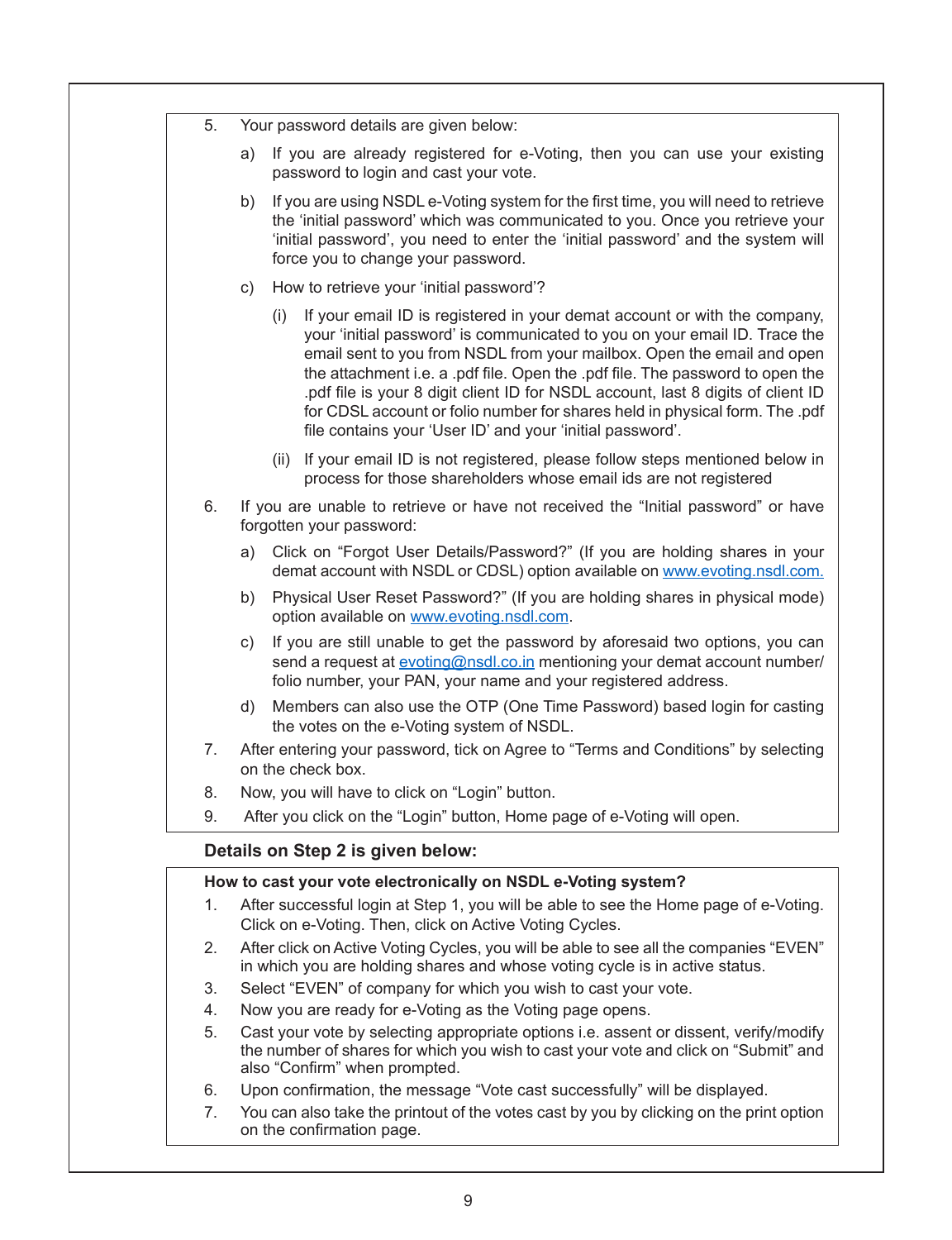- 8. Once you confirm your vote on the resolution, you will not be allowed to modify your vote.
- (ii) Those Members, who will be present in the AGM through VC/OAVM facility and have not cast their vote on the Resolutions through remote e-Voting, shall be eligible to vote through e-Voting system during the AGM.

# **General Guidelines for shareholders**

- 1. Institutional shareholders (i.e. other than individuals, HUF, NRI etc.) are required to send scanned copy (PDF/JPG Format) of the relevant Board Resolution/ Authority letter etc. with attested specimen signature of the duly authorized signatory(ies) who are authorized to vote, to the Scrutinizer by e-mail to rupesh@cacsindia.com with a copy marked to evoting@nsdl.co.in.
- 2. It is strongly recommended not to share your password with any other person and take utmost care to keep your password confidential. Login to the e-voting website will be disabled upon five unsuccessful attempts to key in the correct password. In such an event, you will need to go through the "Forgot User Details/Password?" or "Physical User Reset Password?" option available on www.evoting.nsdl.com to reset the password.
- 3. In case of any queries, you may refer the Frequently Asked Questions (FAQs) for Shareholders and e-voting user manual for Shareholders available at the download section of www.evoting.nsdl.com or call on toll free no.: 1800-222-990 or send a request to Ms. Pallavi Mhatre, Manager, NSDL at evoting@nsdl.co.in

# **Webcast of the AGM:**

 1. The Shareholders are informed that the Company will be providing a facility to view the live streaming of the AGM Webcast on the NSDL website. You may access the same at https://www.evoting.nsdl.com by using your remote e-voting credentials. The link will be available in shareholder login where the EVEN of Company will be displayed.

The Webcast facility will be available from 05:30 P.M. onwards on September 22, 2020.

 2. In case of any queries, you may refer the Frequently Asked Questions (FAQs) for Shareholders and e-voting user manual for Shareholders available at the download section of www.evoting.nsdl.com or call on toll free no.:1800-222-990 or send a request at evoting@nsdl.co.in or contact Mr. MM Jain, Company Secretary at email: investors@naukri.com.

**Process for those shareholders whose email ids are not registered with the depositories for procuring user id and password and registration of e mail ids for e-voting for the resolutions set out in this notice**:

- 1. In case shares are held in physical mode please provide Folio No., Name of shareholder, scanned copy of the share certificate (front and back), PAN (self attested scanned copy of PAN card), AADHAR (self attested scanned copy of Aadhar Card) by email to investors@naukri.com.
- 2. In case shares are held in demat mode, please provide DPID-CLID (16 digit DPID + CLID or 16 digit beneficiary ID), Name, client master or copy of Consolidated Account statement, PAN (self attested scanned copy of PAN card), AADHAR (self attested scanned copy of Aadhar Card) to investors@naukri.com.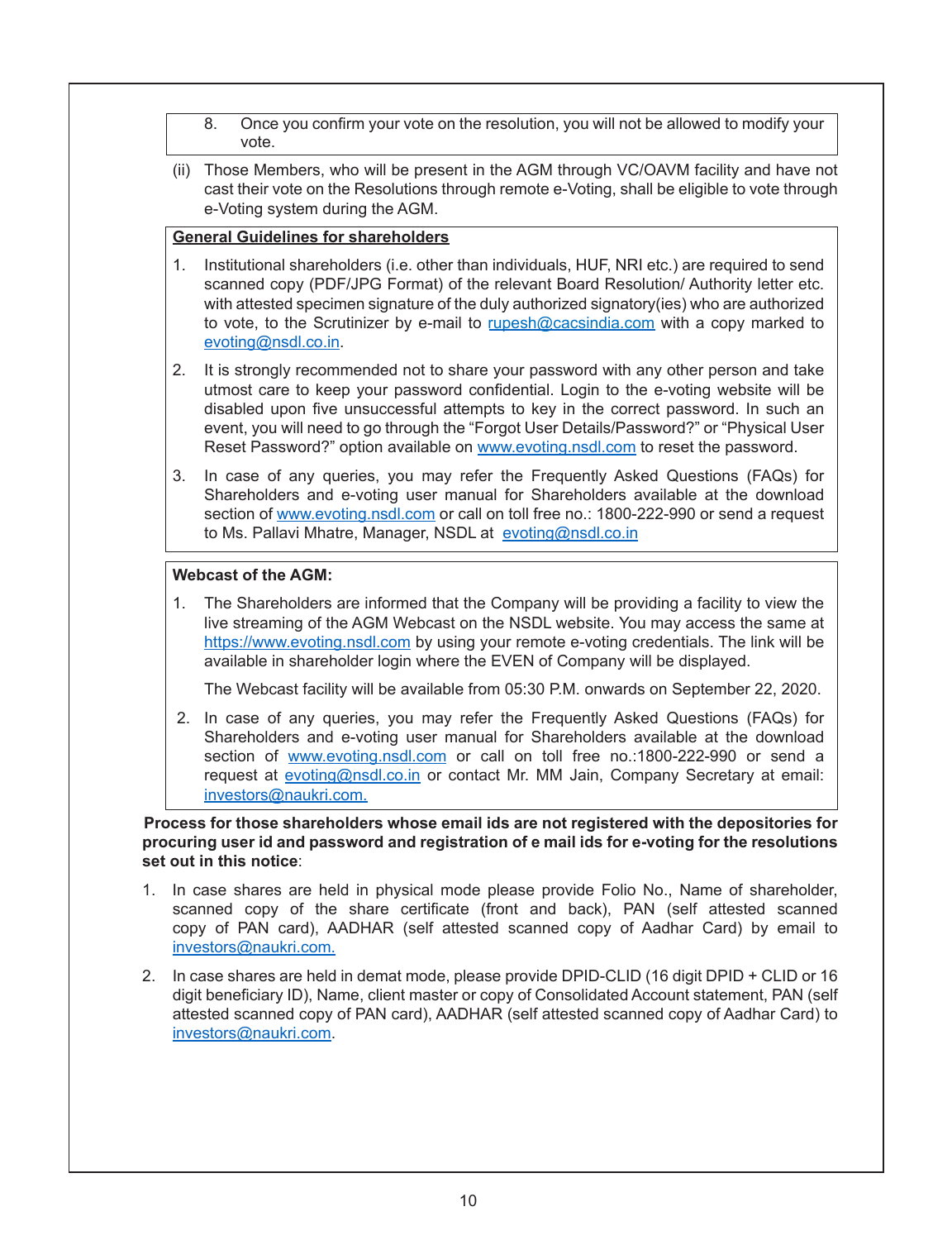# **THE INSTRUCTIONS FOR MEMBERS FOR e-VOTING ON THE DAY OF THE AGM ARE AS UNDER:-**

- 1. The procedure for e-Voting on the day of the AGM is same as the instructions mentioned above for remote e-voting.
- 2. Only those Members/ shareholders, who will be present in the AGM through VC/OAVM facility and have not casted their vote on the Resolutions through remote e-Voting and are otherwise not barred from doing so, shall be eligible to vote through e-Voting system in the AGM.
- 3. Members who have voted through Remote e-Voting will be eligible to attend the AGM. However, they will not be eligible to vote at the AGM.
- 4. The details of the person who may be contacted for any grievances connected with the facility for e-Voting on the day of the AGM shall be the same person mentioned for Remote e-voting.

### **INSTRUCTIONS FOR MEMBERS FOR ATTENDING THE AGM THROUGH VC/OAVM ARE AS UNDER:**

- 1. Members will be provided with a facility to attend the AGM through VC/OAVM through the NSDL e-Voting system. Members may access the same at https://www.evoting.nsdl.com under shareholders/members login by using the remote e-voting credentials. The link for VC/OAVM will be available in shareholder/members login where the EVEN of Company will be displayed. Please note that the members who do not have the User ID and Password for e-Voting or have forgotten the User ID and Password may retrieve the same by following the remote e-Voting instructions mentioned in the notice to avoid last minute rush. Further members can also use the OTP based login for logging into the e-Voting system of NSDL.
- 2. Members are encouraged to join the Meeting through Laptops for better experience.
- 3. Further Members will be required to allow Camera and use Internet with a good speed to avoid any disturbance during the meeting.
- 4. Please note that Participants Connecting from Mobile Devices or Tablets or through Laptop connecting via Mobile Hotspot may experience Audio/Video loss due to Fluctuation in their respective network. It is therefore recommended to use Stable Wi-Fi or LAN Connection to mitigate any kind of aforesaid glitches.
- II. You can also update your mobile number and e-mail ID in the user profile details of the folio which may be used for sending future communication(s).
- III. The e-voting period commences on Friday, September 18, 2020 (9:00 A.M.) and ends on Monday, September 21, 2020 (5:00 P.M.). The voting shall not be allowed beyond the said date and time. During this period, shareholders of the Company, holding shares either in physical form or in dematerialized form, as on the cut-off date (record date) of Tuesday, September 15, 2020, may cast their vote through remote e-voting. The e-voting module shall be disabled by NSDL for voting thereafter. Once the vote on a resolution is cast by the shareholder, the shareholder shall not be allowed to change it subsequently.
- IV. The voting rights of shareholders shall be in proportion to their share of the paid up equity share capital of the Company as on the cut-off date (record date) of Tuesday, September 15, 2020. Any person who is not a member as on the record date should treat the notice only for information purpose only.
- V. Members who have cast their votes by remote e-Voting prior to the AGM may also attend/ participate in the Meeting through VC/ OAVM but they shall not be entitled to cast their vote again.
- VI. The Scrutinizer shall, immediately after the conclusion of the voting at the Twenty Fifth Annual General Meeting first count the votes casted at the Twenty Fifth Annual General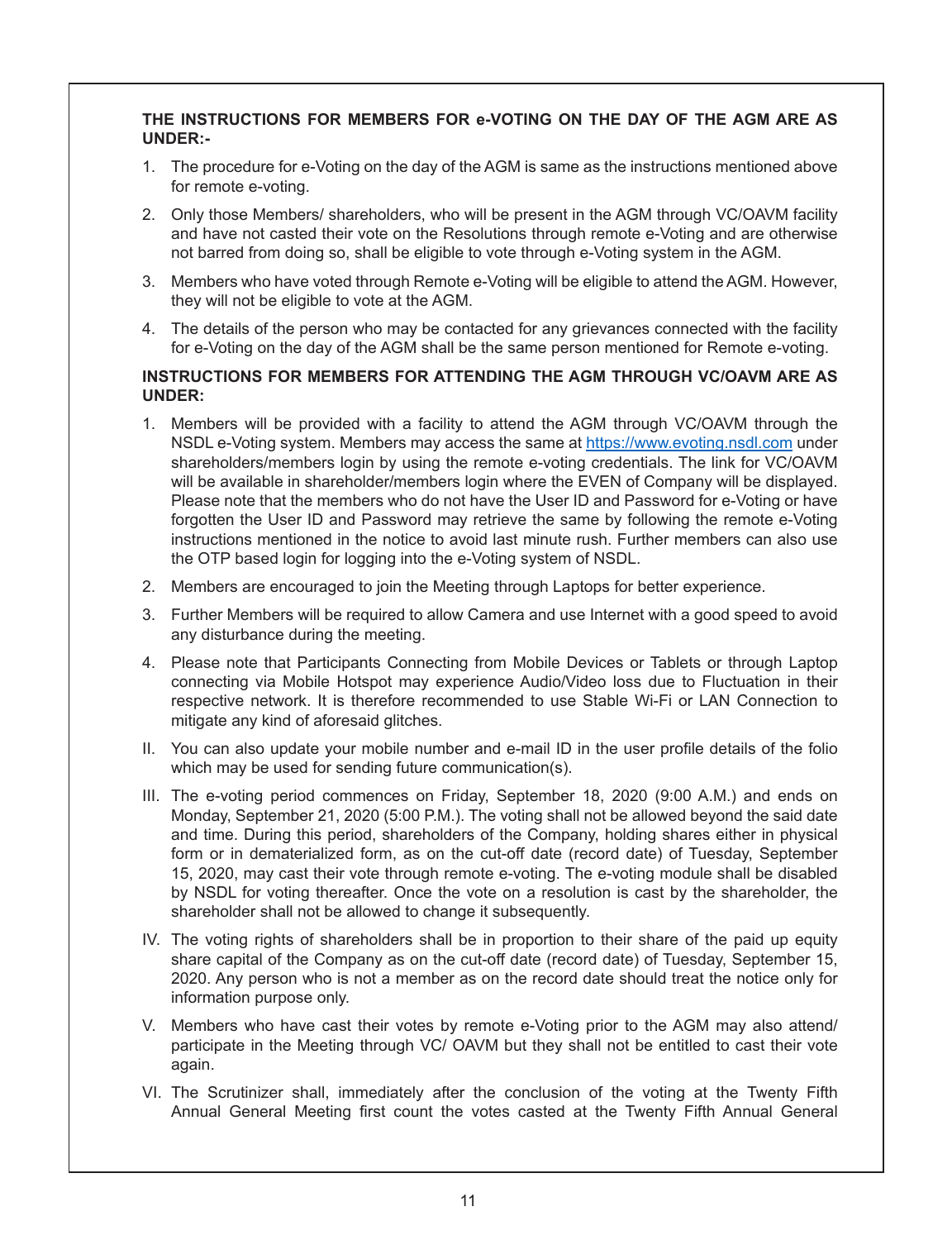Meeting, thereafter, unblock the votes cast through Remote e-voting and make a consolidated Scrutinizer's Report of the votes cast in favour or against, if any, not later than 48 hours of the conclusion of the Twenty Fifth Annual General Meeting, to the Chairman of the Company or any other director/person duly authorized by him in writing, who shall countersign the same & declare the results of the voting forthwith.

- 23. Any person who becomes a member of the Company after dispatch of the Notice of the Meeting and holding shares as on the cut-off date i.e. September 15, 2020 can obtain user-ID & password by sending a request at evoting@nsdl.co.in or at evoting@naukri.com. However, if you are already registered with NSDL for Remote e-voting, then you can use your existing user ID & password for casting your vote. If you forgot your password, you can reset your password by using "Forgot User Details/Password?" or "Physical User Reset Password?" option available on www.evoting.nsdl.com.
- 24. Dr. S. Chandrasekaran (Membership No. F1644), Senior Partner, failing him Mr. Rupesh Agarwal (Membership No. A16302), Managing Partner, failing him Mr. Shashikant Tiwari (Membership No. A28994), Partner, M/s Chandrasekaran Associates, Practicing Company Secretaries have been appointed as the Scrutinizer to scrutinize the voting process in a fair and transparent manner.
- 25. The Chairman shall, at the AGM, at the end of discussion on the resolutions on which voting is to be held, allow voting with the assistance of scrutinizer, by use of electronic voting for all those members who are present at the AGM but have not cast their votes by availing the remote e-Voting facility.
- 26. The Results shall be declared after the AGM of the Company within 48 hours of conclusion of meeting. The Results declared along with the consolidated Scrutinizer's Report shall be placed on the Company's website www.infoedge.in and on the website of NSDL and communicated to the Stock Exchanges.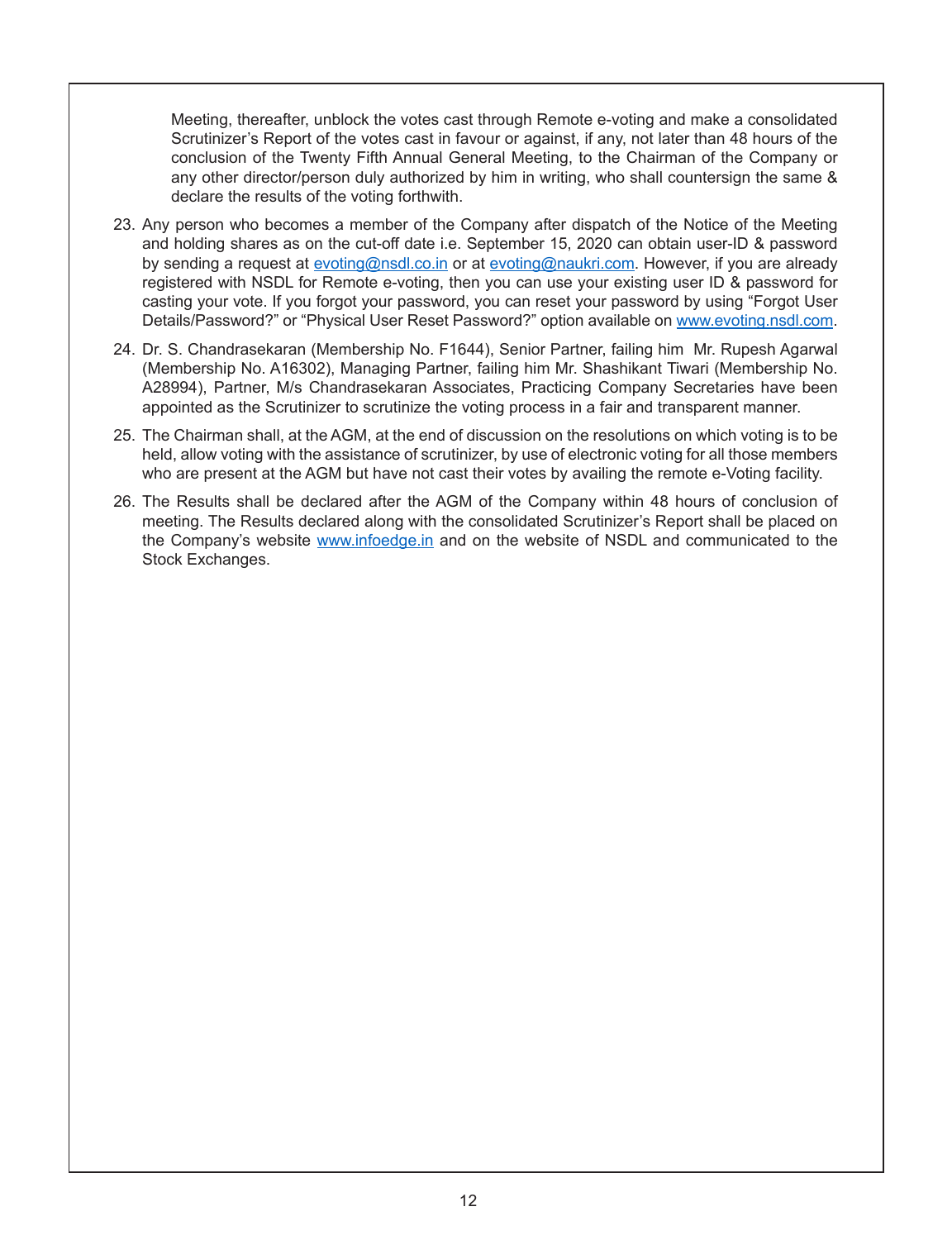# **EXPLANATORY STATEMENT PURSUANT TO SECTION 102 OF THE COMPANIES ACT, 2013**

#### **Item No: 5**

Pursuant to provisions of the Companies Act, 2013 ("the Act") and Securities and Exchange Board of India (Listing Obligations & Disclosure Requirements) Regulations, 2015, Non-Executive Directors of the Company have been entrusted with new and enhanced responsibilities. Keeping in view of the same, it is considered appropriate that the remuneration payable to the Non- Executive Directors of the Company should be commensurate with their increased role, responsibilities and duties.

In accordance with Section 197 of the Act, the remuneration payable to Directors who are neither Managing Directors nor Whole-Time Directors shall not exceed:

- i) One percent (1%) of the net profits of the company, if there is a Managing Director or Whole-time Director or Manager;
- ii) Three percent (3%) of the net profits in any other case.

Also, Section 197 of the Act permits payment of remuneration to Non-Executive Directors of a Company by way of commission, if the Company authorizes such payment by way of a resolution of shareholders. The shareholders of the Company, in their 21<sup>st</sup> Annual General Meeting held on July 25, 2016, approved the payment of remuneration to Non-Executive Directors of the Company by way of commission not exceeding one per cent of the net profits of the Company for each year for a period of five years commencing from financial year starting from April 1, 2016 upto March 31, 2021.

Since, the validity of the earlier resolution passed by the shareholders expires with the financial year ending on March 31, 2021, consent of the shareholders is sought for renewal of the resolution for a further period of 5 (five) years commencing from April 1, 2021, for payment of commission not exceeding one per cent of the net profits of the Company calculated in accordance with Section 198 of the Act, to be paid and distributed amongst the Non-Executive Directors of the Company for each financial year.

The payment of aforesaid commission will be in addition to the sitting fees and re-imbursement of expenses payable to the Non-Executive Directors for attending Board/Committee Meetings, as may be decided by the Nomination & Remuneration Committee/Board, from time to time, in accordance with the applicable provisions of the Companies Act, 2013.

None of the Directors or KMPs of the Company or their relatives, except all Non-Executive Directors, is concerned or interested, financially or otherwise in the resolution, except to the extent of their shareholding in the Company, if any.

The Board of Directors recommends resolution set out at item no.5 for your consideration and approval by way of Ordinary Resolution.

### **Item No: 6**

Mr. Sanjeev Bikhchandani was re-appointed as Executive Vice-Chairman & Whole-time Director of the Company at the 21st Annual General Meeting of the shareholders of the Company held on July 25, 2016 for a period of 5 (five) years w.e.f. April 27, 2016 to April 26, 2021.

Mr. Sanjeev Bikhchandani, founder of Naukri.Com, obtained a Bachelor of Arts degree in Economics from St. Stephen College, Delhi University and a PGDM from IIM-Ahmedabad.

Mr. Bikhchandani has recently been awarded with Padma Shree by the Government of India, which is the fourth highest civilian award in the Republic of India, in the category of trade and industry.

The Board of Directors of the Company at its meeting held on June 22, 2020 on the recommendation of Nomination & Remuneration Committee, re-appointed Mr. Sanjeev Bikhchandani (DIN:00065640) as Executive Vice-Chairman & Whole-time Director of the Company for a further period of 5 (five) years i.e. from April 27, 2021 to April 26, 2026, after the expiry of his present term, at such remuneration and on such terms and conditions as approved by the Nomination & Remuneration Committee as given herein below, subject to the approval of the shareholders at this Annual General Meeting**.**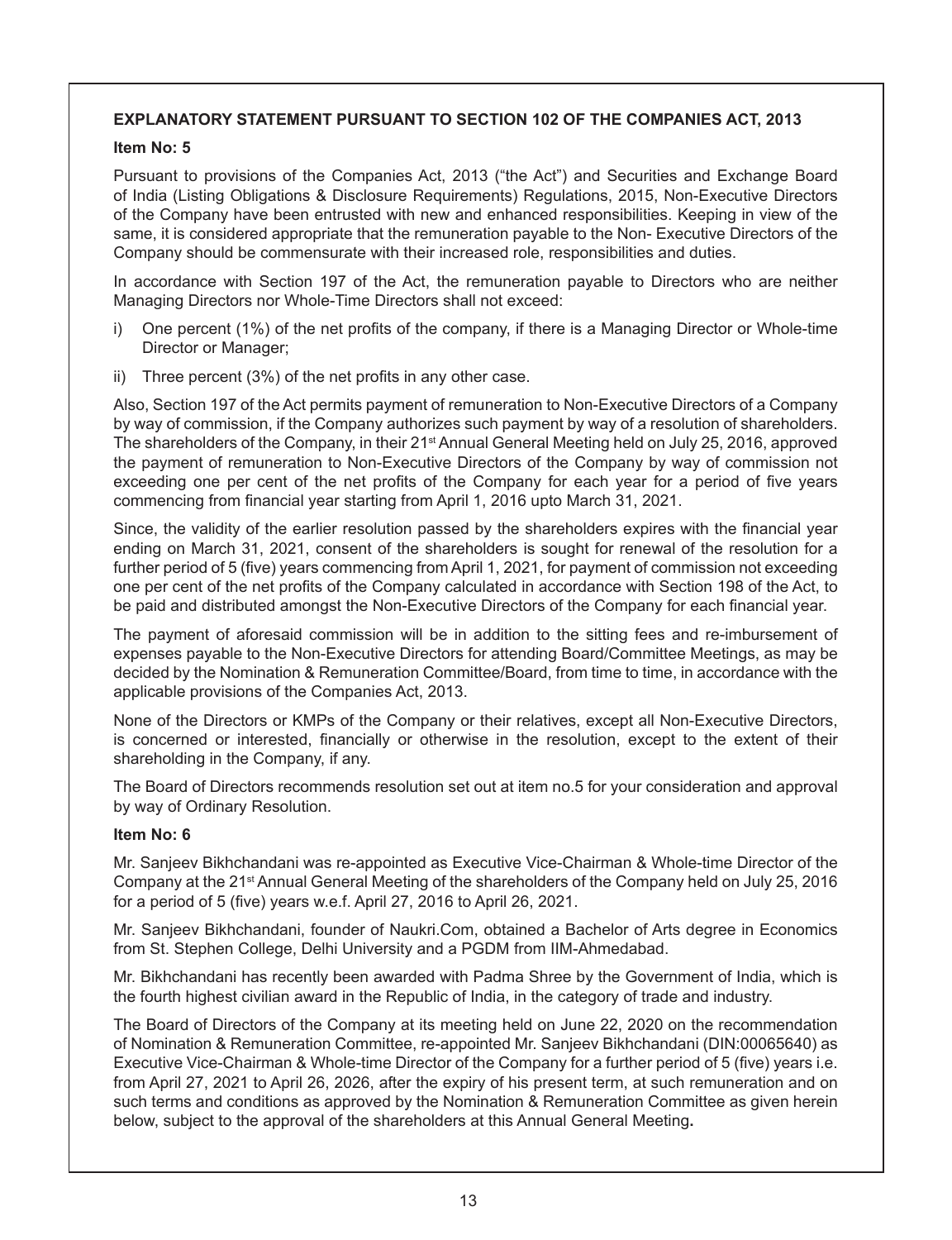The Board has also carried out the performance evaluation through Board evaluation process in line with the criteria specified in the Nomination and Remuneration Policy of the Company and the Board expressed its satisfaction with his performance and contribution made to the Company in the capacity of the Executive Vice-Chairman & Whole-time Director of the Company. Pursuant to the circular relating to the "enforcement of SEBI Order regarding appointment of directors by listed companies" dated June 20, 2018, Mr. Sanjeev Bikhchandani is not debarred from holding the office of director pursuant to any SEBI order. Necessary disclosures/consent has been received from Mr. Sanjeev Bikhchandani.

This explanatory statement may also be read and treated as disclosure in compliance with the requirements of Section 190 of the Companies Act, 2013 (the "Act").

The details of the remuneration payable to Mr. Sanjeev Bikhchandani and the other terms & conditions of his re-appointment are given below:

Effective date of re-appointment : April 27, 2021

Term of re-appointment : 5 years.

Details of remuneration:

### 1. **Basic Salary:**

Monthly salary with merit based periodic increments as may be approved by the Nomination & Remuneration Committee of the Board in the range of Rs.7,50,000 to Rs.22,50,000.

#### **2. Performance Related Pay and Annual Bonus:**

Performance Incentive on monthly/quarterly/semi-annually/annual basis based on the performance parameters and annual bonus as may be decided by the Nomination & Remuneration Committee of the Board.

#### **3. Perquisites:**

In addition to Salary, Performance Related Pay and Annual Bonus, Mr. Sanjeev Bikhchandani will be entitled to compensation/perquisites like special allowance, variable house rent allowance or company leased accommodation, cars with services of driver, medical reimbursements, leave travel allowance, telephone/internet/fax at residence, cell phone expenses, club fee, health & personal accident insurance, Keyman insurance, as decided by the Nomination & Remuneration Committee of the Board from time to time. Mr. Sanjeev Bikhchandani would also be entitled to such other perquisites as the Nomination & Remuneration Committee of the Board may approve for discharge of his duties as Executive Vice-Chairman and Whole-time Director.

### **4. Other benefits:**

 Company's contribution to Provident Fund/Superannuation Fund, Gratuity and encashment of leaves as per the rules prevailing in the Company shall not be included in computation of limits for perquisites as defined under Schedule V of the Companies Act, 2013. The total remuneration paid to Mr. Sanjeev Bikhchandani excluding items specifically exempted under Schedule V of the Companies Act, 2013, shall not at any time during the tenure exceed the limits prescribed under Schedule V except as may be allowed by the Companies Act, 2013.

#### **5. General Conditions:**

 Mr. Sanjeev Bikhchandani will also be entitled to such other privileges, facilities and amenities in accordance with the rules and regulations of the Company for its employees as amended from time to time by the Nomination & Remuneration Committee of the Board, within the overall limits prescribed under Schedule V and other relevant provisions of the Companies Act, 2013.

In the event of absence or inadequacy of profits in any financial year during the tenure of Executive Vice-Chairman & Whole-time Director, the salary and perquisites payable to him shall be subject to the limits stipulated under Schedule V read with Sections 196 and 197 of the Act.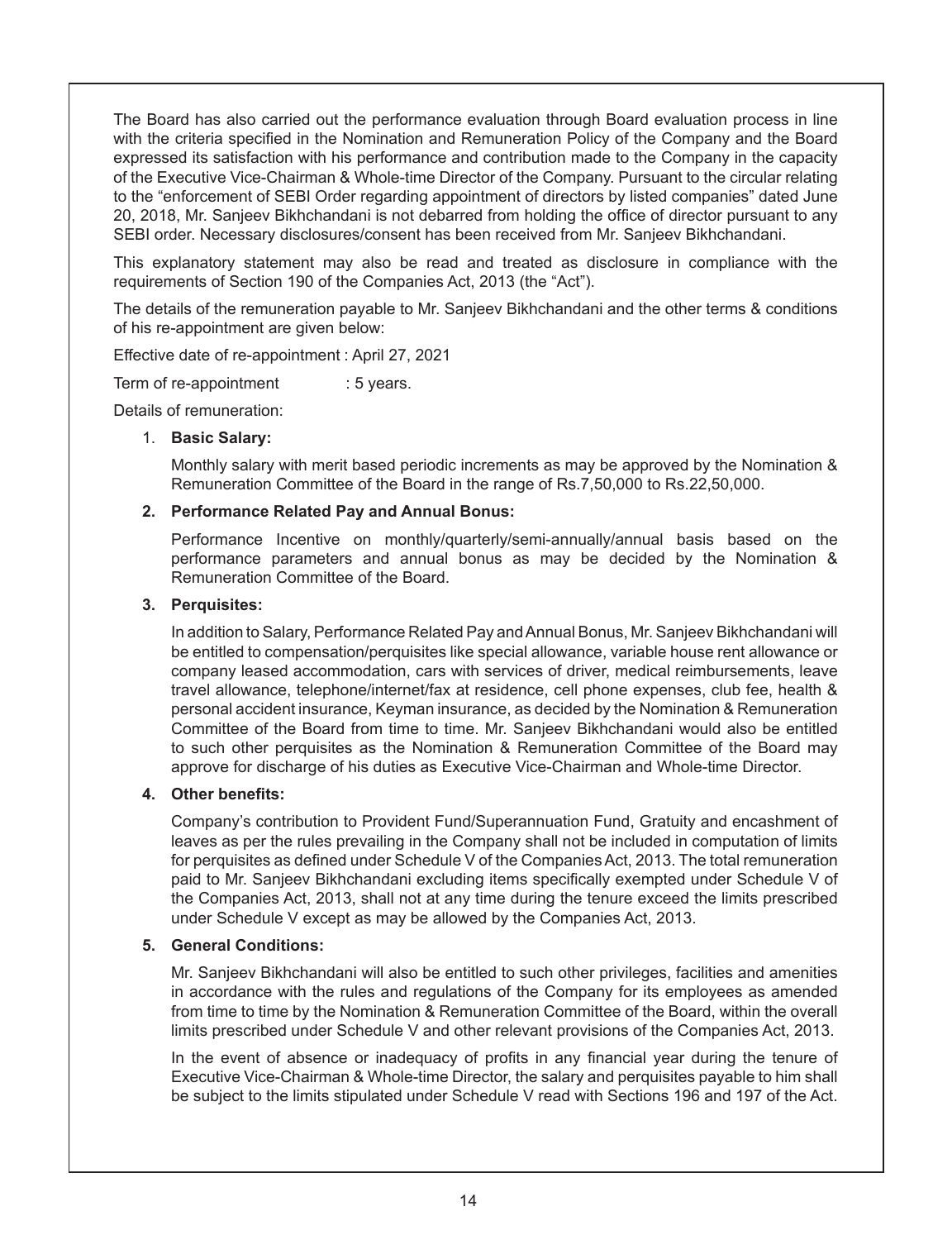In compliance with provisions of Sections 196, 197, 198, 203 and other applicable provisions of the Act, read with Schedule V to the Act, the terms of remuneration specified above are now being placed before the Members for their approval.

The disclosure under Regulation 36 of the SEBI (Listing Obligations & Disclosure Requirements) Regulations, 2015 is provided at Annexure A to this Notice.

Keeping in view the rich and varied experience of Mr. Bikhchandani, it would be in the interests of the Company to continue his employment as Executive Vice-Chairman & Whole-time Director.

None of the Directors or KMPs of the Company or their relatives except Mr. Bikhchandani himself is concerned or interested, financially or otherwise in the resolution, except to the extent of shareholding in the Company, if any.

The Board of Directors recommends resolution set out at item no. 6 for your consideration and approval by way of Ordinary Resolution.

#### **Item No: 7**

Mr. Hitesh Oberoi was re-appointed as Managing Director & Chief Executive Officer of the Company at the 21st Annual General Meeting of the shareholders of the Company held on July 25, 2016, for a period of five years w.e.f. April 27, 2016 upto April 26, 2021.

Mr. Oberoi is the Co-Promoter, Managing Director & Chief Executive Officer of the Company. With more than 20 years of experience in the internet industry, he is part of various industry forums. Mr. Oberoi set up the Company's sales and marketing operations and has been instrumental in launching new products and services at naukri.com apart from helping setup jeevansathi.com, 99acres.com, shiksha. com & other new businesses.

Mr. Oberoi obtained his bachelor's degree in computer science from the Indian Institute of Technology, Delhi and master's in business administration from IIM, Bangalore.

The Board of Directors of the Company at its meeting held on June 22, 2020 on the recommendation of Nomination & Remuneration Committee, approved the re-appointment of Mr. Hitesh Oberoi (DIN: 01189953) as Managing Director & Chief Executive Officer of the Company for a further term of 5 (five) consecutive years, i.e. from April 27, 2021 to April 26, 2026, subject to the approval of the shareholders at this Annual General Meeting**.**

The Board has also carried out the performance evaluation through Board evaluation process in line with the criteria specified in the Nomination and Remuneration Policy of the Company and the Board expressed its satisfaction with his performance and contribution made to the Company in the capacity of the Managing Director & Chief Executive Officer of the Company. Pursuant to the circular relating to the "enforcement of SEBI Order regarding appointment of directors by listed companies" dated June 20, 2018, Mr. Oberoi is not debarred from holding the office of director pursuant to any SEBI order. Necessary disclosures/consent has been received from Mr. Oberoi.

This explanatory statement may also be read and treated as disclosure in compliance with the requirements of Section 190 of the Companies Act, 2013 (the "Act").

The details of the remuneration payable to Mr. Hitesh Oberoi and the terms & conditions of his reappointment are given below:

Effective date of re-appointment : April 27, 2021.

Term of re-appointment : 5 years.

Details of remuneration:

#### **1. Basic Salary**

Monthly salary with merit based periodic increments as may be approved by the Nomination & Remuneration Committee of the Board in the range of Rs.7,50,000 to Rs.22,50,000.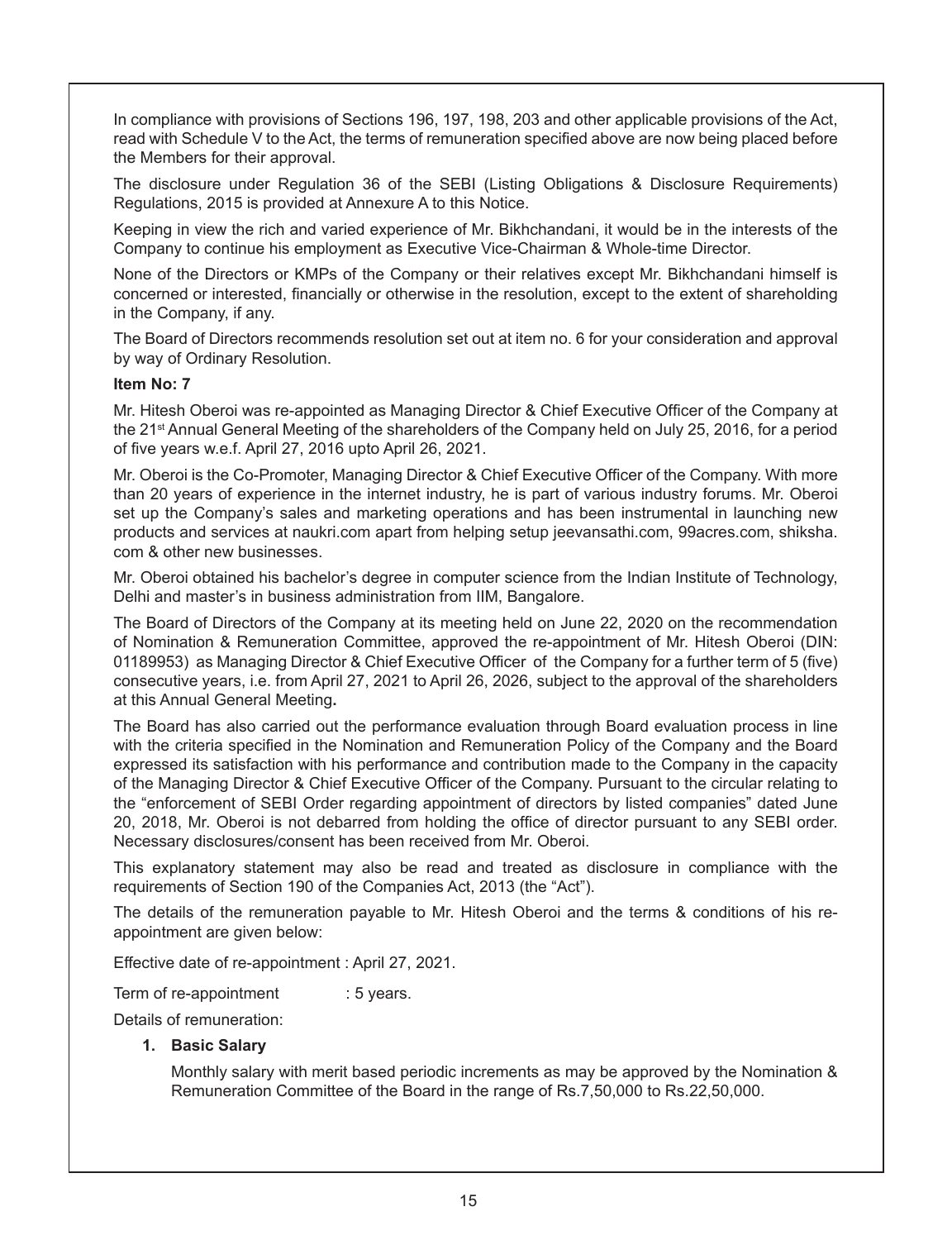# **2. Performance Related Pay and Annual Bonus**

Performance Incentive on monthly/quarterly/semi-annual/annual basis based on the performance parameters and annual bonus as may be decided by the Nomination & Remuneration Committee of the Board.

# **3. Perquisites**

 In addition to Salary, Performance Related Pay and Annual Bonus, Mr. Hitesh Oberoi will be entitled to compensation/perquisites like special allowance, variable house rent allowance or company leased accommodation, cars with services of driver, medical reimbursements, leave travel allowance, telephone/internet/fax at residence, cell phone expenses, club fee, health & personal accident insurance, Keyman insurance, as decided by the Nomination & Remuneration Committee of the Board from time to time. Mr. Hitesh Oberoi would also be entitled to such other perquisites as the Nomination & Remuneration Committee of the Board may approve for discharge of his duties as Managing Director & Chief Executive Officer.

# **4. Other Benefits**

 Company's contribution to Provident Fund/Superannuation Fund, Gratuity and encashment of leaves paid at the end of the tenure as per the rules prevailing in the Company shall not be included in computation of limits for perquisites as defined under Schedule V of the Companies Act, 2013.

The total remuneration paid to Mr. Hitesh Oberoi excluding items specifically exempted under Schedule V of the Companies Act, 2013, shall not at any time during the tenure exceed the limits prescribed under Schedule V except as may be allowed by the Companies Act, 2013.

# **5. General Conditions**

 Mr. Hitesh Oberoi will be entitled to such other privileges, facilities and amenities in accordance with the rules and regulations of the Company for its employees and as amended from time to time by the Nomination & Remuneration Committee of the Board, within the overall limits prescribed under Schedule V and other relevant provisions of the Companies Act, 2013.

In the event of absence or inadequacy of profits in any financial year during the tenure of Managing Director & Chief Executive Officer, the salary and perquisites payable to him shall be subject to the limits stipulated under Schedule V read with Section 196 and 197 of the Companies Act, 2013.

In compliance with provisions of Sections 196, 197, 198, 203 and other applicable provisions of the Act, read with Schedule V to the Act, the terms of remuneration specified above are now being placed before the Members for their approval.

The disclosure under Regulation 36 of the SEBI (Listing Obligations & Disclosure Requirements) Regulations, 2015 is provided at Annexure A to this Notice.

Keeping in view the rich and varied experience of Mr. Oberoi, it would be in the interests of the Company to continue his employment as Managing Director & Chief Executive Officer.

None of the Directors or KMPs of the Company or their relatives except Mr. Oberoi himself is concerned or interested, financially or otherwise in the resolution, except to the extent of shareholding in the Company, if any.

The Board of Directors recommends resolution set out at item no.7 for your consideration and approval by way of Ordinary Resolution.

### **Item No. 8**

In terms of the provisions of Regulation 17(1A) of the Securities and Exchange Board of India (Listing Obligations and Disclosure Requirements) Regulations, 2015 ("Listing Regulations"), with effect from April 1, 2019, no listed company shall appoint or continue the directorship of a Non-Executive Director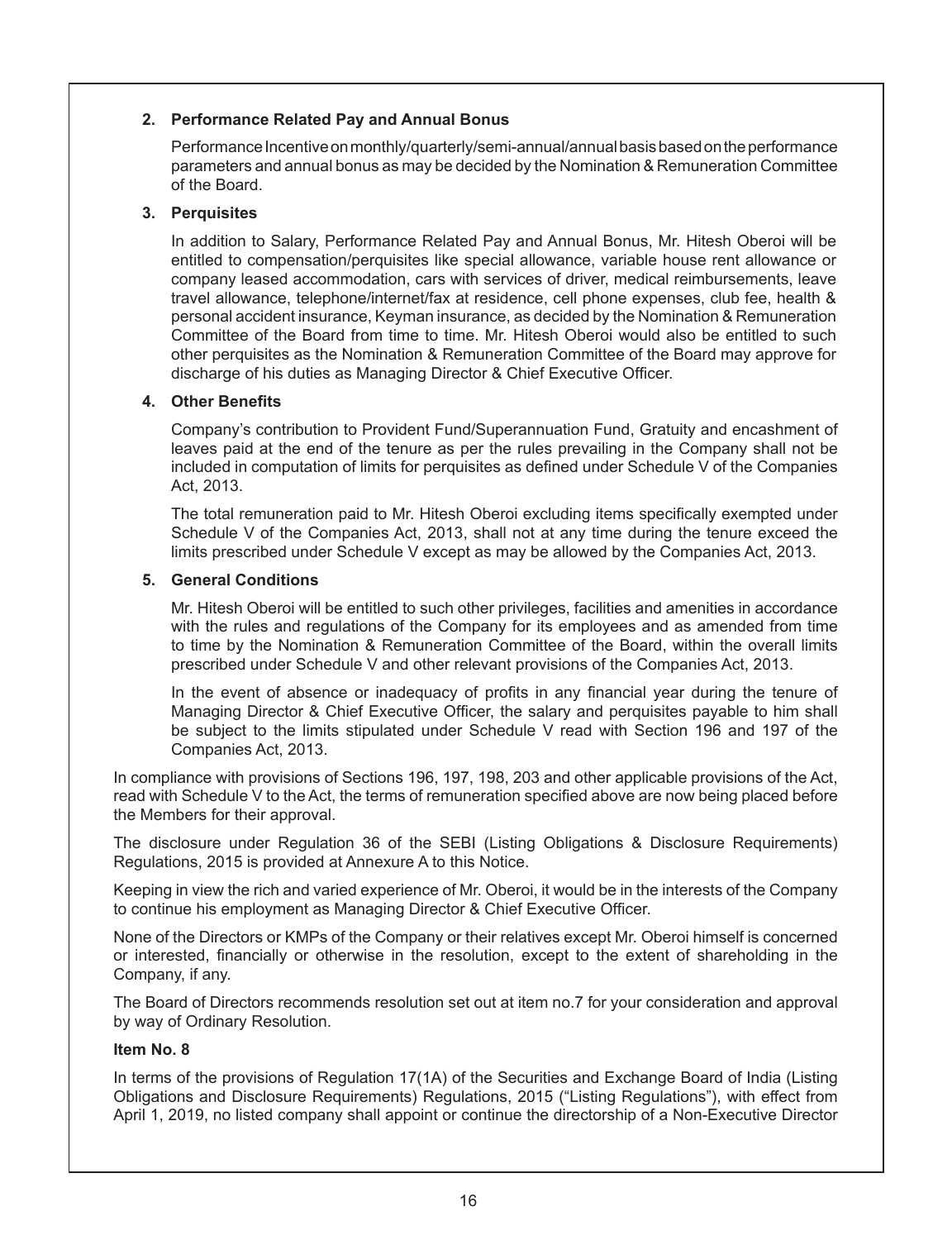who has attained the age of 75 (Seventy Five) years, unless a Special Resolution is passed to that effect in which case the explanatory statement annexed to the notice for such motion shall indicate the justification for appointing such a person.

The members of the Company, by way of Postal Ballot dated March 10, 2019, had granted approval for re-appointment of Mr. Saurabh Srivastava (DIN: 00380453) as an Independent Director of the Company, not liable to retire by rotation, to hold office for a second term of upto 4 (four) consecutive years on the Board of the Company effective from April 1, 2019 to March 31, 2023.

Mr. Saurabh Srivastava (DIN: 00380453) will attain the age of 75 (seventy five) years in the month of March, 2021 and the continuation of his Directorship, post attaining the age of 75 (seventy five) years, will be subject to approval by the members by special resolution.

The Board of Directors of the Company at its meeting held on June 22, 2020 on the recommendation of Nomination & Remuneration Committee, approved the continuation of directorship of Mr. Saurabh Srivastava upto March 31, 2023, being the date of expiry of his current term of office considering his rich experience, expertise and valuable contribution made to the Board of the Company as his presence on the Board adds more value and gives confidence to the Board in its decisions.

The Board has also carried out the performance evaluation through Board evaluation process in line with the criteria specified in the Nomination and Remuneration Policy of the Company and the Board expressed its satisfaction with his performance and contribution made to the Company in the capacity of the Independent Director of the Company.

Pursuant to the circular relating to the "enforcement of SEBI Order regarding appointment of directors by listed companies" dated June 20, 2018, Mr. Saurabh Srivastava is not debarred from holding the office of director pursuant to any SEBI order.

Mr. Saurabh Srivastava fulfill all the conditions specified by applicable laws for the position of an Independent Director of the Company. The Company has also received necessary declarations from him that he meets the criteria of independence as prescribed under the Act and Listing Regulations, presently applicable. Further, he has also confirmed that he is not disqualified from being Director of the Company.

A brief profile of Mr. Saurabh Srivastava, the nature of his expertise in specific functional areas, name of the companies in which he is holding Directorship, Committee Memberships/Chairmanships, his shareholding etc. are separately annexed in terms of Regulation 36(3) of the Listing Regulations.

None of the Directors or KMPs of the Company or their relatives except Mr. Saurabh Srivastava himself is concerned or interested, financially or otherwise in the said resolution, except to the extent of shareholding in the Company, if any.

The Board of Directors recommends the resolution set out at item no. 8 of the Notice for approval by the members of the Company as a Special Resolution.

> By Order of the Board For **Info Edge (India) Ltd.**

> > Sd/-

**MM Jain** Place: Noida **SVP- Secretarial & Company Secretary** Date: June 22, 2020 **Membership No: F9598**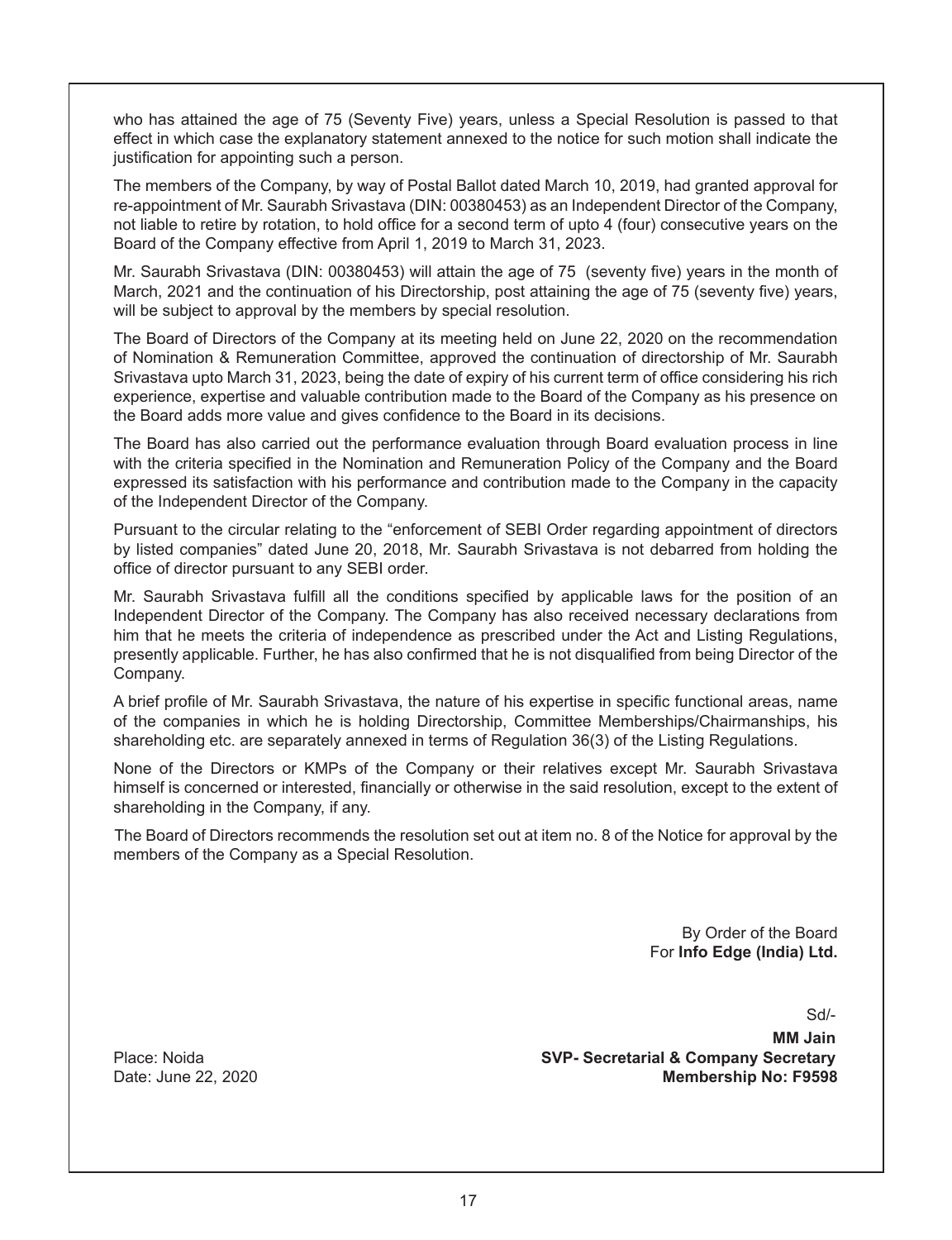# **Annexure A**

#### **Details of the Directors seeking appointment/ re-appointment in the Annual General Meeting [Pursuant to Regulation 36 of the SEBI (Listing Obligations & Disclosure Requirements) Regulations, 2015]**

**(Item No. 3,6,7& 8 )**

| <b>Name of the Director</b>                           | <b>Chintan Thakkar</b>                                                                                                                                                                                                                                                                                                                                                                                                                                                                                                                                                                      | Sanjeev Bikhchandani                                                                                                                                                                                                                                                                                                                                                                                                                                                                                                                                                                                                                                                                                                                                                                                                                                                                                                                                       | <b>Hitesh Oberoi</b>                                                                                                                                                                                                                                                                                                                                                                                                                                                                                                                                                                                                                                                                                                                                                                                                                                                       | Saurabh Srivastava                                                                                                                                                                                                                                                                                                                                                                                                                                                                                                                                                                                                                                                                                                                                                                                                                                                                                                                                                                                                                                                                        |
|-------------------------------------------------------|---------------------------------------------------------------------------------------------------------------------------------------------------------------------------------------------------------------------------------------------------------------------------------------------------------------------------------------------------------------------------------------------------------------------------------------------------------------------------------------------------------------------------------------------------------------------------------------------|------------------------------------------------------------------------------------------------------------------------------------------------------------------------------------------------------------------------------------------------------------------------------------------------------------------------------------------------------------------------------------------------------------------------------------------------------------------------------------------------------------------------------------------------------------------------------------------------------------------------------------------------------------------------------------------------------------------------------------------------------------------------------------------------------------------------------------------------------------------------------------------------------------------------------------------------------------|----------------------------------------------------------------------------------------------------------------------------------------------------------------------------------------------------------------------------------------------------------------------------------------------------------------------------------------------------------------------------------------------------------------------------------------------------------------------------------------------------------------------------------------------------------------------------------------------------------------------------------------------------------------------------------------------------------------------------------------------------------------------------------------------------------------------------------------------------------------------------|-------------------------------------------------------------------------------------------------------------------------------------------------------------------------------------------------------------------------------------------------------------------------------------------------------------------------------------------------------------------------------------------------------------------------------------------------------------------------------------------------------------------------------------------------------------------------------------------------------------------------------------------------------------------------------------------------------------------------------------------------------------------------------------------------------------------------------------------------------------------------------------------------------------------------------------------------------------------------------------------------------------------------------------------------------------------------------------------|
| <b>DIN</b>                                            | 00678173                                                                                                                                                                                                                                                                                                                                                                                                                                                                                                                                                                                    | 00065640                                                                                                                                                                                                                                                                                                                                                                                                                                                                                                                                                                                                                                                                                                                                                                                                                                                                                                                                                   | 01189953                                                                                                                                                                                                                                                                                                                                                                                                                                                                                                                                                                                                                                                                                                                                                                                                                                                                   | 00380453                                                                                                                                                                                                                                                                                                                                                                                                                                                                                                                                                                                                                                                                                                                                                                                                                                                                                                                                                                                                                                                                                  |
| Date of Birth (Age)                                   | 30/09/1966 (53)                                                                                                                                                                                                                                                                                                                                                                                                                                                                                                                                                                             | 29/06/1963 (56)                                                                                                                                                                                                                                                                                                                                                                                                                                                                                                                                                                                                                                                                                                                                                                                                                                                                                                                                            | 05/06/1972 (48)                                                                                                                                                                                                                                                                                                                                                                                                                                                                                                                                                                                                                                                                                                                                                                                                                                                            | 04/03/1946 (74)                                                                                                                                                                                                                                                                                                                                                                                                                                                                                                                                                                                                                                                                                                                                                                                                                                                                                                                                                                                                                                                                           |
| Date of First Appointment on<br>Board                 | 16/10/2014                                                                                                                                                                                                                                                                                                                                                                                                                                                                                                                                                                                  | 01/05/1995                                                                                                                                                                                                                                                                                                                                                                                                                                                                                                                                                                                                                                                                                                                                                                                                                                                                                                                                                 | 25/05/2001                                                                                                                                                                                                                                                                                                                                                                                                                                                                                                                                                                                                                                                                                                                                                                                                                                                                 | 12/06/2006                                                                                                                                                                                                                                                                                                                                                                                                                                                                                                                                                                                                                                                                                                                                                                                                                                                                                                                                                                                                                                                                                |
| Relationship with Directors/<br>Manager / KMP         | None                                                                                                                                                                                                                                                                                                                                                                                                                                                                                                                                                                                        | None                                                                                                                                                                                                                                                                                                                                                                                                                                                                                                                                                                                                                                                                                                                                                                                                                                                                                                                                                       | None                                                                                                                                                                                                                                                                                                                                                                                                                                                                                                                                                                                                                                                                                                                                                                                                                                                                       | None                                                                                                                                                                                                                                                                                                                                                                                                                                                                                                                                                                                                                                                                                                                                                                                                                                                                                                                                                                                                                                                                                      |
| Experience & Expertise in<br>Specific Functional Area | Experience in<br>Finance, Consulting<br>and Operations. His<br>experience includes<br>creating innovative<br>business models,<br>JV's, structuring of<br>transactions, M&A<br>integration, fund raising,<br>capital structuring,<br>licensing models and<br>large deals ranging right<br>from software licenses<br>to real estate.                                                                                                                                                                                                                                                          | Seasoned Entrepreneur<br>having rich Business<br>Development and<br>Strategic & Financial<br>Planning experience.                                                                                                                                                                                                                                                                                                                                                                                                                                                                                                                                                                                                                                                                                                                                                                                                                                          | Wide experience in<br>Sales & Marketing<br>operations, setting up<br>new businesses & rich<br>experience in Finance<br>& Management.                                                                                                                                                                                                                                                                                                                                                                                                                                                                                                                                                                                                                                                                                                                                       | Mr. Srivastava is one<br>of India's leading IT<br>entrepreneurs, angel<br>investor and venture<br>capitalist.                                                                                                                                                                                                                                                                                                                                                                                                                                                                                                                                                                                                                                                                                                                                                                                                                                                                                                                                                                             |
| Qualification                                         | Chartered Accountant.                                                                                                                                                                                                                                                                                                                                                                                                                                                                                                                                                                       | Bachelor's Degree in<br>Economics from<br>St. Stephens College,<br>University of Delhi &<br>Post Graduate diploma<br>in business management<br>from IIM, Ahmedabad.                                                                                                                                                                                                                                                                                                                                                                                                                                                                                                                                                                                                                                                                                                                                                                                        | Bachelor's Degree in<br>Computer Science from<br>IIT, Delhi &<br><b>Masters of Business</b><br>Administration from<br>IIM, Bangalore                                                                                                                                                                                                                                                                                                                                                                                                                                                                                                                                                                                                                                                                                                                                       | Bachelors of<br>Technology degree<br>from IIT, Kanpur<br>and a Master of<br>Science Degree from<br>Harvard University,<br>USA.                                                                                                                                                                                                                                                                                                                                                                                                                                                                                                                                                                                                                                                                                                                                                                                                                                                                                                                                                            |
| Experience / Brief Resume                             | He is<br>a<br>Chartered<br>Accountant by<br>profession and has 30<br>years of<br>experience<br>in finance, consulting<br>operations.<br>and<br>His<br>experience<br>includes<br>creating<br>innovative<br>business<br>models, joint ventures,<br>structuring<br>οf<br>transactions,<br>merger<br>acquisition<br>and<br>integration, fund<br>raising,<br>capital<br>structuring,<br>licensing<br>models and large deals<br>ranging<br>right<br>from<br>software licenses to real<br>estate.<br>Prior to joining Info Edge<br>(India) Ltd. in 2014, he<br>worked with Computer<br>Associates. | He<br>obtained<br>his<br>bachelor's degree in<br>arts from the University<br>of Delhi, Delhi in 1984<br>and a post graduate<br>diploma in management<br>from Indian Institute<br>of<br>Management,<br>Ahmedabad<br>in<br>1989. He worked for<br>different<br>corporates<br>before<br>promoting<br>Company.<br>the<br>He,<br>along with his partner,<br>Hitesh Oberoi,<br>won<br>the "Ernst and Young<br>$\overline{\phantom{0}}$<br>Entrepreneur<br>of<br>Year"<br>the<br>award in<br>2008<br>for<br><b>Business</b><br>Transformation.<br>He<br>also won the Dataquest<br>Pathbreaker<br>Award<br>&<br>the<br>Teacher's<br>Achievement Award for<br>Business in 2008. He<br>is also the founder and<br>on Board of Trustees of<br>Ashoka University. He<br>has been awarded with<br>Padma Shree by the<br>Government of India,<br>which is the fourth<br>highest civilian award<br>in the Republic of India,<br>in the category of trade<br>and industry. | He<br>obtained<br>his<br>bachelor's<br>degree<br>computer science<br>in<br>and engineering from<br>Indian<br>Institute<br>the<br>Technology, Delhi<br>of<br>in 1994 and a post-<br>graduate<br>diploma<br>in<br>management<br>from Indian Institute<br>οf<br>Management,<br>Bangalore<br>in<br>1996.<br>Prior to joining the<br>Company, he was the<br>regional planning and<br>distribution<br>manager<br>(North India) for the<br>ice<br>cream<br>division<br>of<br>Hindustan<br>Lever<br>Indian<br>Limited.<br>the<br>arm of Unilever Plc,<br>where he worked for<br>almost four years. He,<br>along with his partner,<br>Sanjeev Bikhchandani,<br>won the "Ernst and<br>Young - Entrepreneur<br>of the Year" award<br>in 2008 for Business<br>Transformation. He is<br>also the founder and<br>on Board of Trustees of<br>Ashoka University and<br>Plaksha University. | He is founder of Xanza<br>Plc. (formerly known<br>as IIS Infotech). He is<br>the chairman of chairs<br>Infinity, a seed-stage<br>venture capital fund<br>and the Indian Venture<br>Capital<br>Association.<br>He is the co-founder<br>and past Chairman of<br>NASSCOM and the<br>president of TiE, Delhi<br>and serves on the<br>global board of TiE. He<br>is on the advisory board<br>of the Imperial College,<br><b>Business</b><br>School,<br>London, and serves as<br>an adjunct professor<br>of entrepreneurship at<br>the Indian Institute of<br>Technology,<br>Bombay.<br>The Indian Institute of<br>Technology,<br>Kanpur<br>conferred<br>the<br>has<br>Distinguished Alumnus<br>award on him. He holds<br>a bachelor's degree<br>in technology from<br>the Indian Institute of<br>Technology,<br>Kanpur<br>and a master's degree<br>in science from Harvard<br>University.<br>He has been awarded<br>with Padma Shree<br>by the Government<br>of India, which is the<br>fourth highest civilian<br>award in the Republic<br>of India, in the category<br>of trade and industry. |